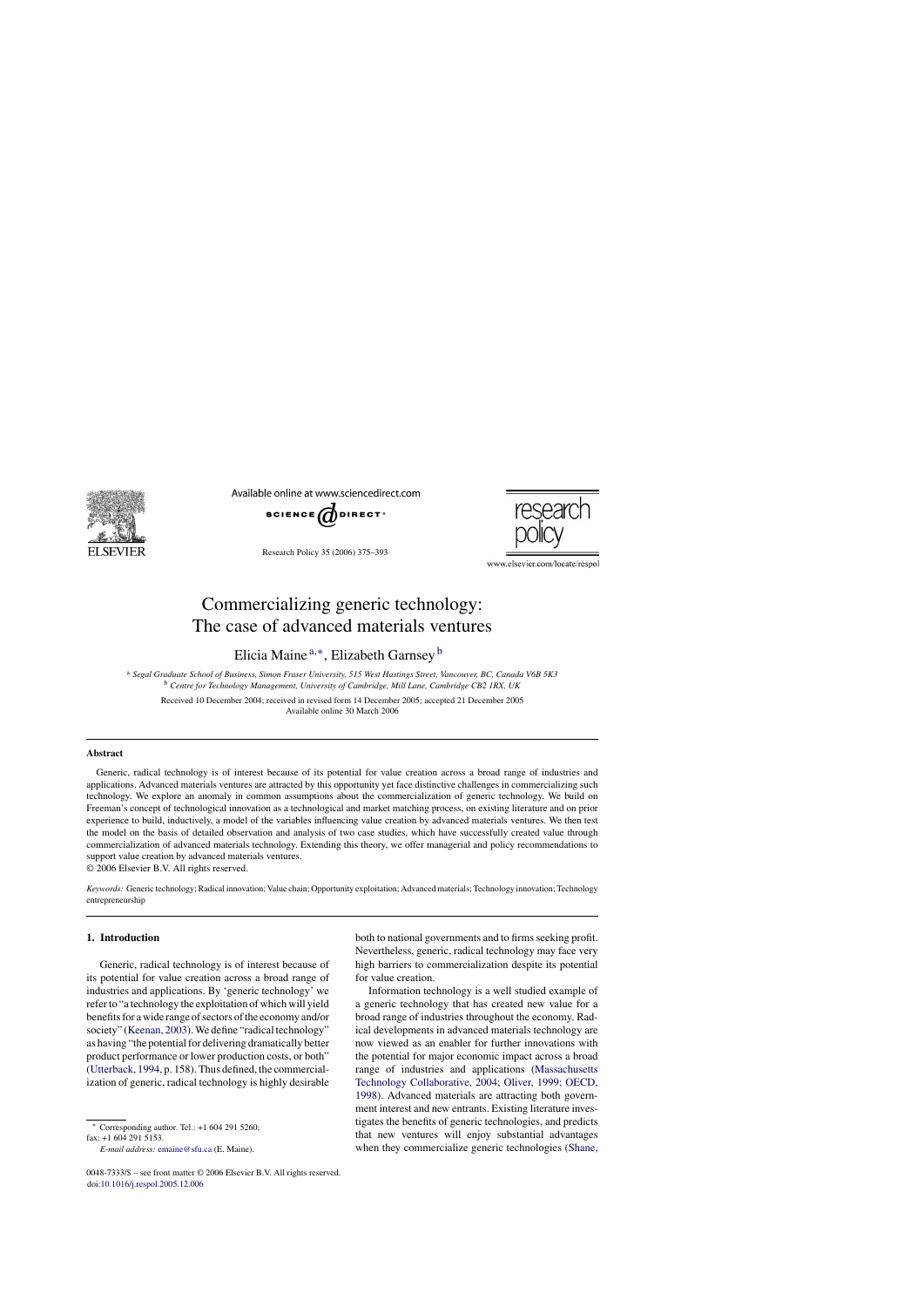<span id="page-1-0"></span>[2004\).](#page-18-0) However, the upstream position in the value chain accessible to most entrants, along with the costs, time and uncertainty associated with commercializing radical advanced materials technology have implications that have not been widely recognized in policy discussions. This paper sets out to explain the challenges to commercialization faced by advanced materials ventures and the ways in which these challenges can be addressed.

We build on [Freeman's \(1982\)](#page-18-0) concept of technological innovation as a technology and market matching process, existing literature, and prior experience to inductively develop a model of the variables influencing value creation by advanced materials ventures. We show how the generic and radical nature of the technologies of advanced materials ventures, combined with their upstream position in one or several industry value chains and the need for industry specific and application specific complementary innovations, lead to high sustained levels of technology and market uncertainty impacting their ability to create value.

Radical advanced materials technologies are here defined as product and process improvements that significantly enhance the cost-performance frontier of functional materials. This type of technology has the potential to lead to radical innovations downstream in several industry value chains [\(Klevorick et al., 1995\).](#page-18-0) Examples of radical advanced materials innovations include the use of nanomaterials to alter the mechanical, electrical, and/or thermal properties of components of products in a broad range of industries, organic light emitting polymers used to create diodes for flat panel displays and other consumer electronic applications, and Kevlar fibre used as a light-weight reinforcement in aerospace, sports equipment, automotive, military, and marine applications.

The structure of this paper is as follows. We first review the technology innovation literature. We interpret this literature in the light of other research relevant to advanced materials innovation, with the prior experience of one of the authors, and with discussions with the senior managers of advanced materials ventures, $<sup>1</sup>$ </sup> to develop a model of the variables influencing value creation by advanced materials ventures. We provide preliminary testing of the model through observation and analysis of two in-depth case studies. After building and testing this exploratory theory, we outline future research and provide managerial and policy recommendations to assist advanced materials ventures in creating and capturing value.

# *1.1. Literature review*

There is an extensive management literature on technological innovation, but no known studies that explicitly address the issue with which we are concerned: the commercialization of generic technology that is radical in nature and initiated from an upstream position in several industry value chains. In this section, we review relevant management literature on technological innovation, distinguishing between generic technology, radical technology, revolutionary innovation, disruptive innovation, product versus process innovation, and upstream versus downstream innovation, as shown in [Table 1.](#page-2-0)

A generic technology<sup>2</sup> has a wide breadth of applications across industry sectors [\(Keenan, 2003; Martin,](#page-18-0) [1993; Hagedoorn and Schakenraad, 1991\).](#page-18-0) Examples of generic technologies include steam power, telecommunications and Information Technology [\(Rosenberg and](#page-18-0) [Trajtenberg, 2004; Bresnahan and Trajtenberg, 1995\).](#page-18-0) [Shane \(2004\)](#page-18-0) proposes five benefits to new ventures who exploit such technologies: first, they allow the flexibility to pursue alternative market applications should the first attempt prove unviable; second, they allow ventures to diversify risks and amortize R&D costs across separate applications; third, the markets with potential are at various stages of maturity, and thus provide short-term, medium-term and long-term revenue opportunities; fourth, target market applications in different sectors can be compared; fifth, the breadth and scope of opportunity attracts investment. Shane argues further that new ventures benefit from the very features of generic technologies, which hinder commercialization efforts by established firms ([Shane, 2004, pp. 123–124\).](#page-18-0) In Section [2,](#page-3-0) we show how, for advanced materials ventures, these benefits are counterbalanced by difficulties created by the generic, radical and upstream nature of advanced materials technology.

Where the term generic technology signifies breadth, radical technology signifies depth. That is to say, a radical technology has significant value potential in an individual application. [Foster \(1986\)](#page-17-0) depicted a radical innovation as achieving a higher performance level than the incumbent technology along S-curves of performance attributes over time. Thus, equivalent efforts

<sup>&</sup>lt;sup>1</sup> The authors interviewed the founders and/or senior managers of all identifiable advanced materials ventures in the Boston, USA, and Cambridge, UK regions from 2000 to 2003.

 $2A$  closely related term, general purpose technology, also refers to technology that impacts a broad range of industries.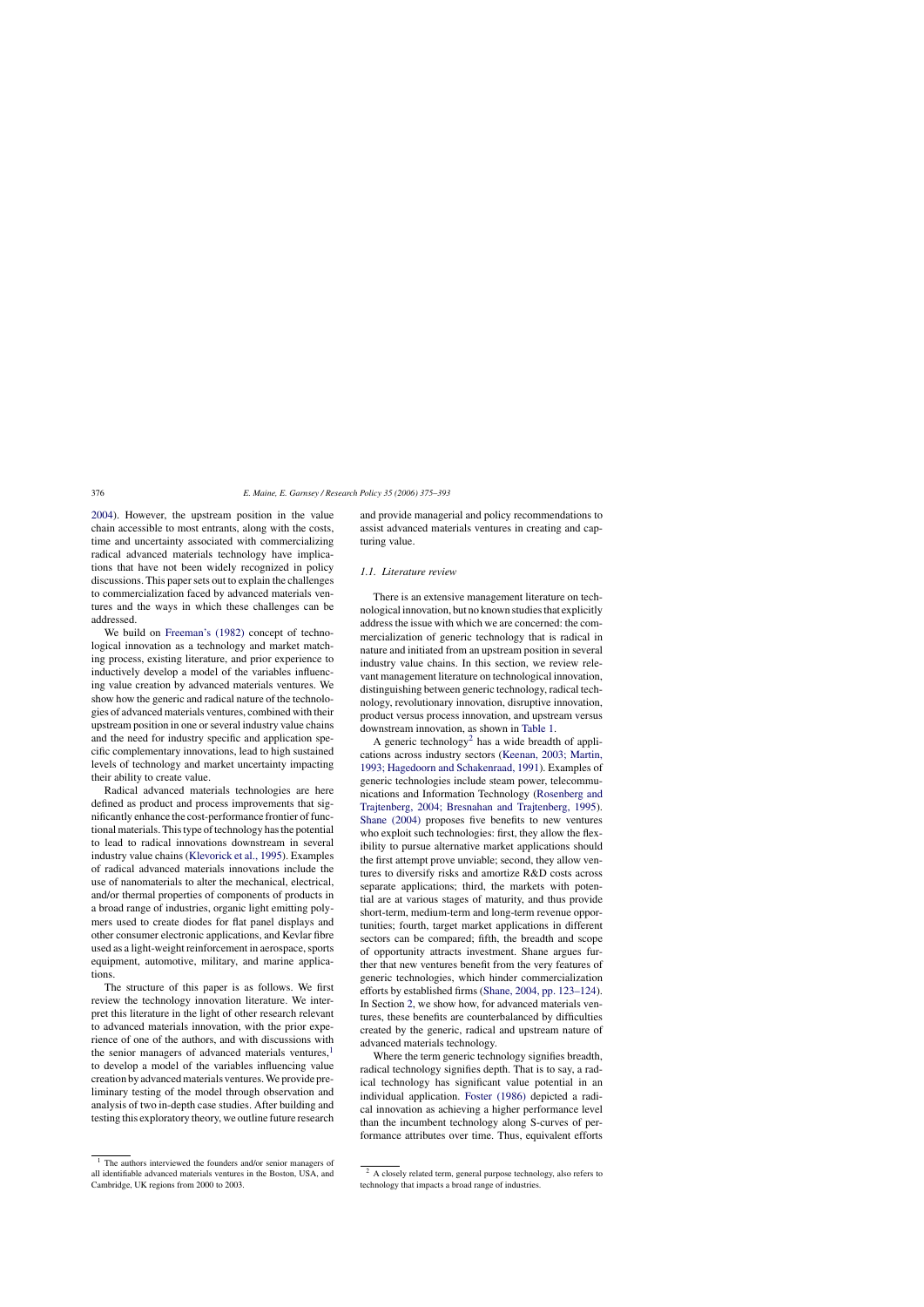<span id="page-2-0"></span>

| Table 1                                             |  |
|-----------------------------------------------------|--|
| Literature review of technological innovation types |  |

| Innovation type                                            | Emphasis                                                                          | Authors                                                                                                                                                |
|------------------------------------------------------------|-----------------------------------------------------------------------------------|--------------------------------------------------------------------------------------------------------------------------------------------------------|
| Generic technology/general purpose<br>technology           | Breadth of impact across industries                                               | Hagedoorn and Schakenraad (1991); Martin (1993);<br>Bresnahan and Trajtenberg (1995); Rosenberg and<br>Trajtenberg (2004); Keenan (2003); Shane (2004) |
| Radical technology/radical innovation                      | Depth of impact on industries substantial<br>cost/performance improvements        | Foster (1986); Utterback (1994)                                                                                                                        |
| Revolutionary innovation/competence<br>altering innovation | Requires change in firm capabilities                                              | Abernathy and Clark (1985); Tushman and<br>Anderson (1986); Utterback (1994)                                                                           |
| Discontinuous innovation/disruptive<br>technology          | New competencies enable new entrants to<br>take market share from incumbent firms | Utterback (1994); Christensen (1997)                                                                                                                   |
| Product innovation versus process innovation               | Emergence of a dominant design                                                    | Abernathy and Utterback (1978); Utterback (1994)                                                                                                       |
| Upstream innovation versus downstream<br>innovation        | Position of introduction in value chain                                           | Pavitt (1984); Porter (1985); Klevorick et al. (1995);<br>Arora et al. (2001)                                                                          |

on improving the incumbent technology and the radical technology result in relative advantage for the firm utilizing the radical technology. [\(Foster, 1986,](#page-17-0) pp. 101–102, 123–125). When radical technology enables new performance attributes that may lead to entirely new applications, it generally cannot be commercialized through a standard "market pull" strategy: customers may have latent requirements they cannot articulate or even know before an invention occurs ([Freeman, 1982,](#page-18-0) pp. 109–110). Thus radical technologies are either commercialized through "technology push" (e.g. the laser and the personal computer) or through a technologymarket coupling process [\(Freeman, 1982,](#page-18-0) pp. 109–110; [Rothwell, 1992\).](#page-18-0) Additionally, several authors argue that small firms are better at commercializing radical innovations than large firms ([Rothwell, 1984; Utterback, 1994;](#page-18-0) [Freeman and Soete, 1997; Shane, 2005\).](#page-18-0)

[Abernathy and Clark \(1985\)](#page-17-0) defined revolutionary innovation as a product or process change that overturns a firm's technical and/or production competencies. Their concept of revolutionary innovation is relative to a firm's resource base and history, rather than describing a technology in absolute terms. [Tushman and](#page-18-0) [Anderson \(1986\)](#page-18-0) broadened this concept of revolutionary innovation to include a firm's knowledge, skills, routines and relationships. They describe the impact of a discontinuous technology on incumbent firms as either competence-enhancing or competence destroying. Competence-enhancing discontinuities are normally initiated by incumbent firms, which use their existing competences to master the new technologies, maintaining their competitive advantage over potential new entrants. The structure of the industry remains stable as few new firms, if any, enter. Leadership consolidates and barriers to entry, such as minimum scale requirements, are introduced during a relatively short era of experiment. Competence-destroying discontinuities, on the contrary, are normally initiated by new firms, lowering barriers to entry. The pioneers with discontinuous technologies are often new start-ups that do not suffer from the inertia preventing incumbent firms from seeing the need for and developing the required competences. 'Incumbent inertia' describes the resistance of an organisation to change, and results from organisational culture (values, beliefs, attitudes), structure, defensive response from leadership, traditions, sunk costs, and current customer's satisfaction [\(Lieberman and Montgomery, 1988,](#page-18-0) pp.41–58). [Christensen's \(1997\)](#page-17-0) concept of 'disruptive technology' describes such competence-destroying discontinuities, and the inertia that prevents incumbents from recognizing the potential of an emerging market and/or product feature.

Another distinction made in the field of technology innovation is that between innovation in *products* and innovation in *production processes*. [Utterback \(1994\)](#page-18-0) has shown that, as an industry matures, experimentation in production processes result in what is known as an enabling technology. For a process innovation the enabling technology (e.g. float glass production) is equivalent to a dominant design in a product (e.g. internal combustion engine) in that both a dominant product design and an enabling process innovation become the industry standard. The enabling technology "incorporates many of the elements needed in a continuous production process and allows the focus of technological effort to shift to process improvements from product innovation and design [\(Utterback, 1994, p](#page-18-0).125)."

To understand how the market position of different innovation types can affect the commercialization process, we use [Porter's \(1985\)](#page-18-0) industry value chain model. The model depicts the primary and supporting activities performed by a firm or by a group of firms to convert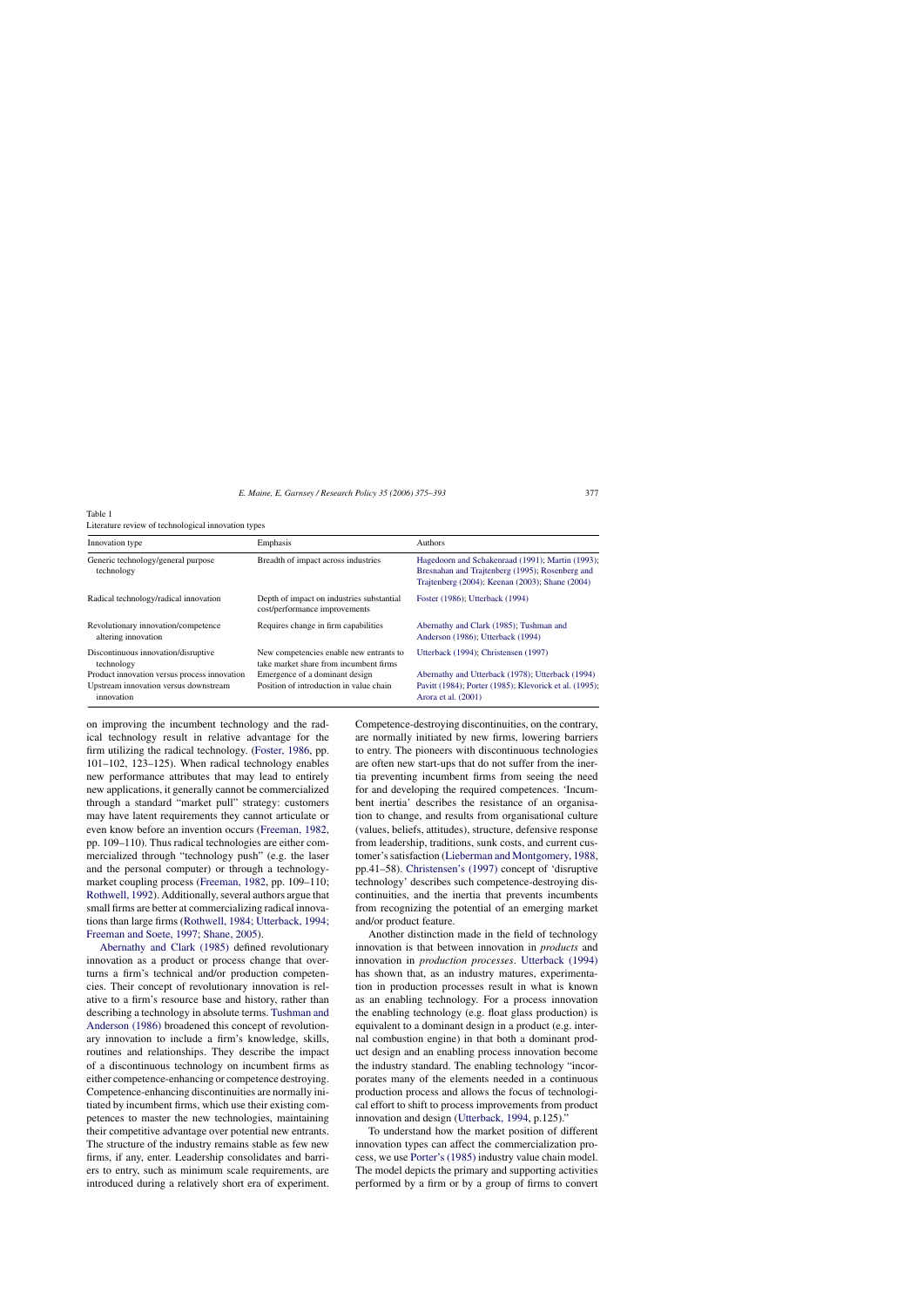<span id="page-3-0"></span>Table 2

|                                   | Radical, generic technology                                                                                                            | Upstream input into value chain                                                                                                                                                               | Presence of market incumbents                                                                              |
|-----------------------------------|----------------------------------------------------------------------------------------------------------------------------------------|-----------------------------------------------------------------------------------------------------------------------------------------------------------------------------------------------|------------------------------------------------------------------------------------------------------------|
| Technology                        | Value created by new cost/functional<br>frontier $(+++)$                                                                               | Complementary innovations and<br>downstream process innovations<br>required $(-)$                                                                                                             | Process developments required for<br>production economies of scale $(-)$                                   |
| Technology and<br>market matching | Iterative market prioritization and<br>subsequent refinement of attributes<br>for specific applications through<br>customised $R&D(-)$ | Uncertainty about consumer utility for<br>attributes and achievable production<br>economics requires pilot plant<br>investment and development before<br>market viability is confirmed $(--)$ | Potential for alliances with vertically<br>integrated firms and/or OEMs with<br>complementary assets $(+)$ |
| Market                            | Broad potential market applications<br>$(++)$                                                                                          | Upstream input into value chain requires<br>either vertical integration in each market<br>or alliance creation in each market to<br>mobilize complementary assets $(-)$                       | Incumbents unwilling to cannibalize.<br>existing products $(-)$                                            |
|                                   | Widely varying attribute utility<br>between these markets $(--)$                                                                       | Downstream barriers to adoption<br>(product, organizational, designer,<br>regulatory) $(--)$                                                                                                  | Price competition $(-)$                                                                                    |

Technology and market factors impacting value creation and capture in the commercialization of radical, generic technology

+: Positive impact on value creation and/or capture; −: negative impact on value creation and/or capture.

raw materials and information into products and services of value. When firms are described as occupying an upstream or downstream position on an industry value chain, this refers to the distance from the activity performed to the consumer, with downstream being closer to the consumer. Generic technologies are more likely to be introduced by upstream specialized technology firms, supplying downstream customers in several industries ([Arora et al., 2001,](#page-17-0) pp. 146–149). However, the ease of entrance of new ventures is technology sector specific ([Pavitt, 1984\),](#page-18-0) with initial economies of scale being more important in sectors such as advanced materials. Thus, generic technologies may be expected to be easier for new upstream entrants to commercialize than for established incumbents; but in practice, this does not hold in some sectors. Advanced materials is an example of just such a sector. In Sections [2.1 and 2.2,](#page-4-0) we discuss the sector specific impacts of upstream innovation on the ability of advanced materials ventures to commercialize radical, generic technology.

An innovation creates value for consumers when the products it enables outperform existing substitutes, match substitute performance at lower cost, or meet consumer needs for which there is no existing substitute. Value capture measures the extent to which the originators of an innovation are able to appropriate this newly created value ([Teece, 1986\).](#page-18-0) In Table 2, we summarize the influence of the radical and generic nature of a new technology, an upstream value chain position, and the presence of market incumbents on a new entrant's ability to create and capture value. These influences are categorized in accordance with [Freeman's \(1982\)](#page-18-0) concept of innovation as a process of technology and market matching. In the next section, we develop a model ([Fig. 2\)](#page-5-0) that depicts the influence of these factors on the likelihood of value creation by ventures commercializing a specific set of generic, radical technologies, that of advanced materials. We begin by reviewing the sparse literature on the commercialization of advanced materials technology, integrating it with the literatures on technology–market coupling, adoption of innovation and dynamic capabilities.

# **2. Technological and market challenges of innovation in advanced materials**

Advanced materials represent a sector, which does not follow conventional wisdom as to the attractiveness and commercialization advantages of radical generic technologies. Firms in the advanced materials sector face a unique combination of sustained high technological and high market risk because of their upstream position in the value chains of their target markets and because of the difficulty of appropriating much of the value generated by their generic radical technology. In this section, we categorize the challenges facing advanced materials ventures, and predict how they will influence value creation.

Freeman set out the challenge of matching technological capabilities to market opportunities in the innovation process:

"Innovation is essentially a two-sided or coupling activity. It has been compared by Schmookler to the blades of a pair of scissors [...]. On the one hand, it involves the recognition of a *need* or more precisely, in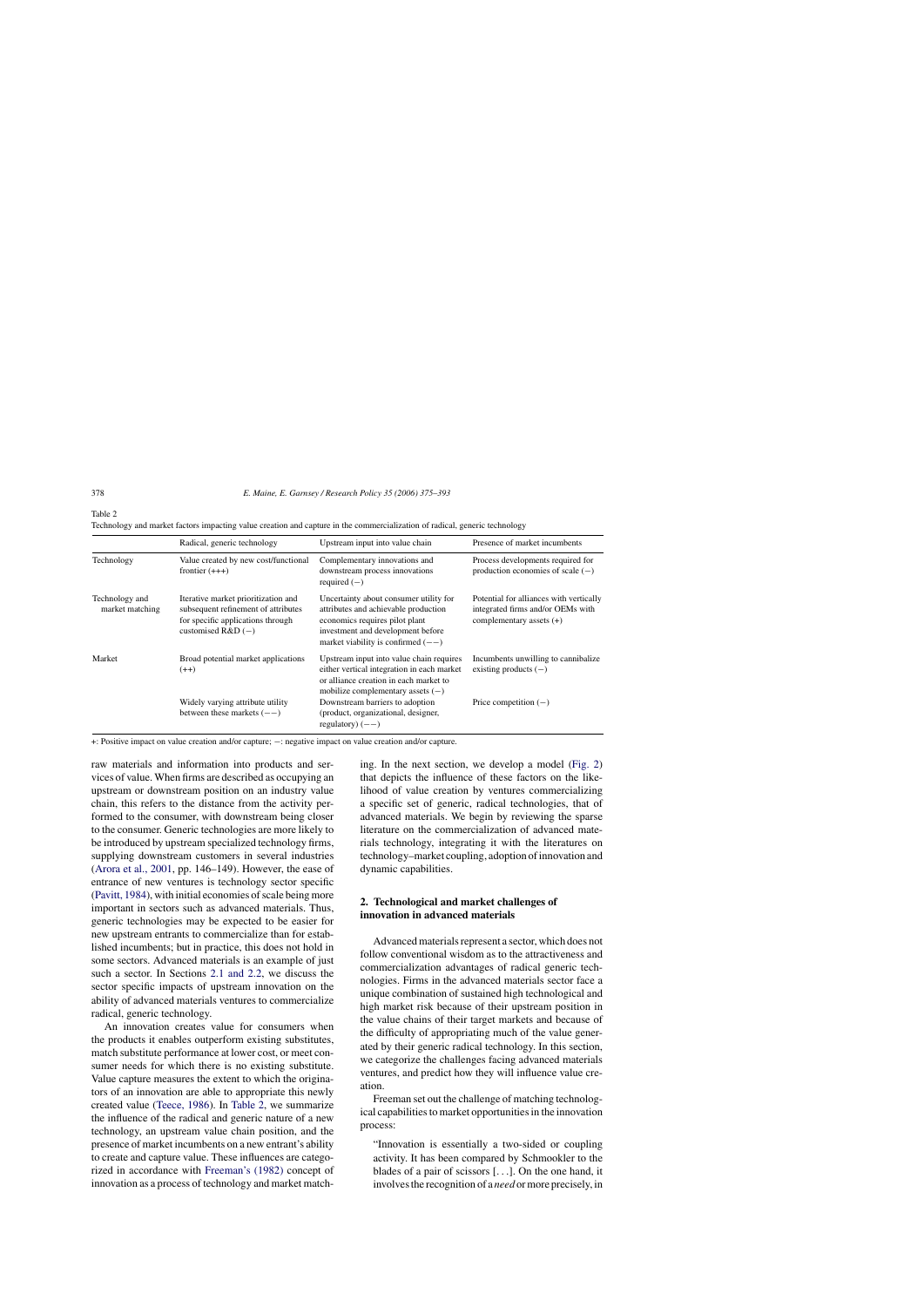<span id="page-4-0"></span>

Fig. 1. The matching process required for the commercialization of advanced materials technology.

economic terms, a *potential market* for a new product or process. On the other hand, it involves technical knowledge, which may be generally available, but may also often include new scientific and technological information, the result of original research activity. Experimental development and design, trial production and marketing involve a process of '*matching*' *the technical possibilities and the market*. ([Freeman,](#page-18-0) [1982, p](#page-18-0).109)

Fig. 1 depicts these challenges of innovation for the advanced materials sector. The sector specific challenges of innovation are categorized along the technology and market scissor blades, respectively, "matching" is represented by the axis where the blades are attached and aligned, and value creation is represented by the cutting edge. [Schmookler's \(1966\)](#page-18-0) analogy is particularly apt in that solutions to technological and marketing challenges must be synchronised if successful co-evolution is to occur. This synchronisation or matching process is particularly complex for new entrants in the advanced materials sector as it involves high cost product and process development, complementary innovation, vertical integration or alliance formation, long time horizons, financial investment, and tolerance of sustained technology and market uncertainty. In the remainder of this section, we examine the technology and market challenges facing advanced materials ventures in terms of the distinctive features of the advanced materials sector.

In the case of advanced materials ventures, the factors identified in [Table 2](#page-3-0) are revealed to influence one another, and, ultimately, value creation and capture, in a complex, non-linear fashion. Qualitative relationships of a systemic nature that together influence an outcome can be depicted in an influence flow diagram. The interactive nature of the relationships is shown in feedback links which result in a variable operating both as cause and effect ([Wolstenholme, 1990\).](#page-18-0) Specifying further from research and observation the factors outlined in [Table 2,](#page-3-0) we identify key variables and their influence on advanced materials ventures' propensity to create value [\(Fig. 2\).](#page-5-0) We focus on value creation as our dependent variable, as it is a necessary condition for value capture, and gives the model greater testability. Technological uncertainty and market uncertainty are critical intervening variables impacting on value creation, mediated by the venture's capacity to demonstrate the value of its innovation in a specific application, by the availability of finance and by access to complementary assets. The model variables influencing technological uncertainty are described in Section 2.1, those influencing market uncertainty are described in Section [2.2,](#page-6-0) and the mediating variables influencing value creation are described in Section [2.3.](#page-8-0)

#### *2.1. Technology challenges*

Significant technological challenges, extending over long periods of time, often lead to sustained high levels of technological uncertainty during the attempted commercialization of radical advanced materials technology. Our preliminary interviews with the founders and senior managers of advanced materials ventures indicate that they perceive their technological uncertainty to have been very high at the time of firm founding and to have decreased slowly as the firm matured. This technological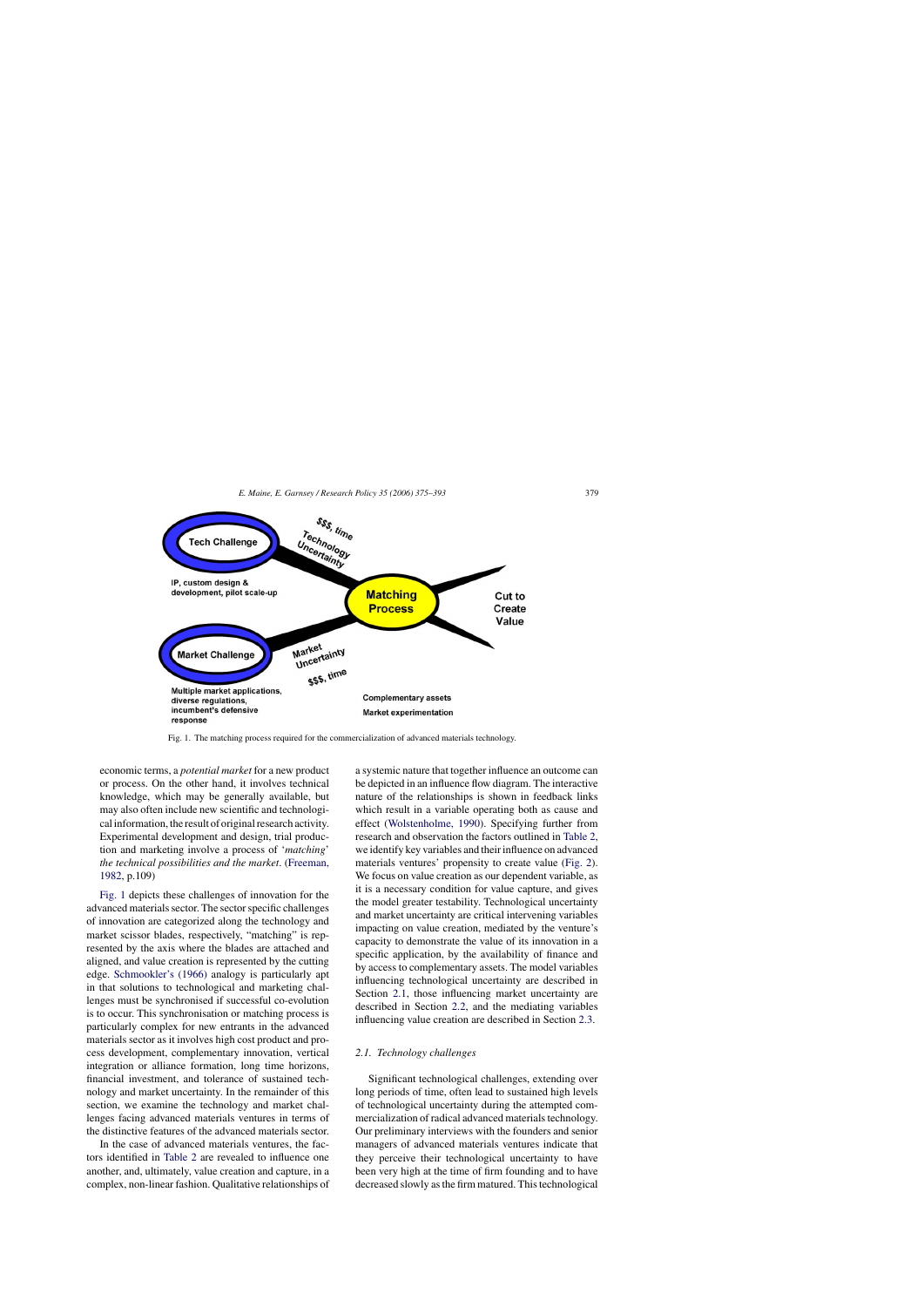<span id="page-5-0"></span>

Fig. 2. Influence model of value creation by am ventures commercializing radical generic technology.

uncertainty is directly impacted by the radical nature of the technology under consideration, the need for process innovations, and the multiple markets to which the technology may be applied. These technological challenges are depicted in the top left section of Fig. 2, and discussed below.

Radical advanced materials innovation involves commercializing new knowledge generated by basic and applied research, generally taking place in universities, government laboratories, and the R&D laboratories of large firms [\(Baba et al., 2004; Eager, 1998; Niosi, 1993;](#page-17-0) [Williams, 1993, p. 23\).](#page-18-0) The novelty of the technology leads to a high level of technological uncertainty regarding the possibility of replicating laboratory attributes in product prototypes and in viable production processes. Thus, in addition to basic research and invention, commercialization of a radical materials innovation requires expensive process innovation, prototype development and pilot plant development ([Maine et al., 2005;](#page-18-0) [Hounshell and Smith, 1988,](#page-18-0) pp. 262–268, 431–432; [Williams, 1993,](#page-18-0) p. 43–44), which greatly exceed the mandate and budgets of research universities and laboratories. Additionally, the radical nature of the technology may initially require a "technology push" commercialization strategy (as undertaken with Kevlar fiber, metal

matrix composites, and carbon reinforced polymers) because many consumers in their potential markets do not perceive utility ex ante.

The need for process innovation arises from two factors. The first is the upstream position of advanced materials in the value chains of each of the industries in which it is commercialized [\(Klevorick et al., 1995\).](#page-18-0) This upstream position means that the creation of a prototype product, for any industry, requires more than just the venture's intermediate product. $3$  It will depend on downstream design and process innovations, and may depend on complementary innovations. Customers value product performance attributes at a specific price, in other words, they have a utility for each performance attribute ([Maine and Ashby, 2002\).](#page-18-0) Even if a novel performance attribute or package of attributes is agreed to be useful, it will only demonstrate value in a specific applica-

 $3\,$  New advanced materials do not fall neatly into either of the standard categories of product or process innovation, discussed in Section [1.1.](#page-1-0) Rather than representing a breakthrough in a single production process, new materials support and require many layers of product and process innovations right along the value chain. A single advanced material technology can be a product, a production process, an enabling technology, and the enabler of many downstream products.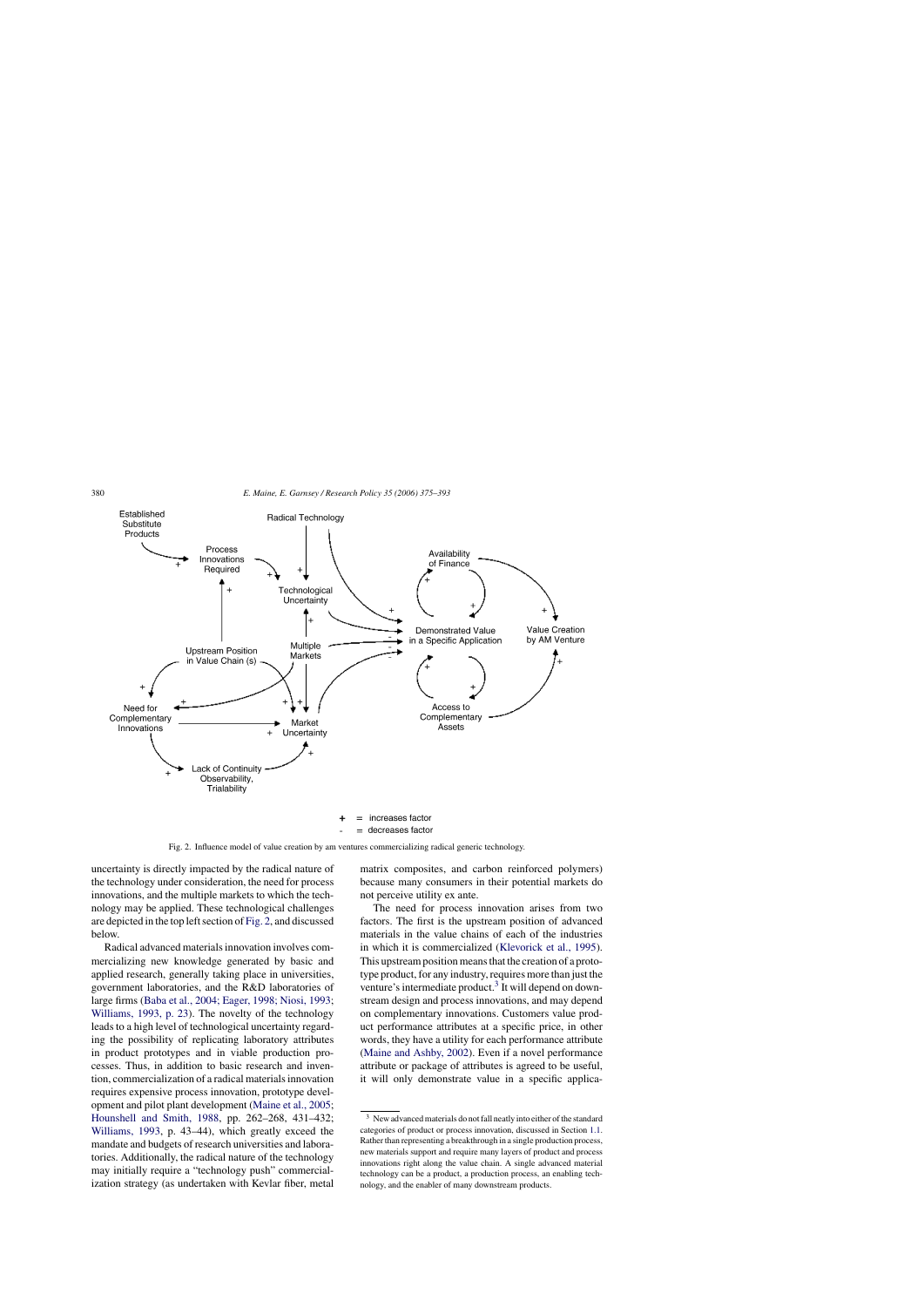<span id="page-6-0"></span>tions if customers' utility for that attribute or package of attributes is sufficiently high [\(Maine and Ashby, 2002\).](#page-18-0)

The second factor impacting the need for process innovation is the presence of incumbents with established products. When pursuing a substitution strategy, the valuation of attributes is generally linked to that of the incumbent product, which may be produced in large volumes. To displace the incumbent product, process innovations are required to reduce costs and thus make a new material viable [\(Maine and Ashby, 2000\) b](#page-18-0)y producing in larger volumes and for lower cost. For example, when DuPont was attempting to commercialize Kevlar fibre, they defined their technical process goals as producing fibre with certain mechanical attributes (stiffness, strength, toughness, etc.) at a cost that enabled them to price their material at  $4 \times$  the price of the steel belts with which they were competing. That converted into a selling price of approximately \$2.40/lb [\(Christensen, 1998\).](#page-17-0) However, DuPont was never able to produce Kevlar fibre for anything close to this cost, highlighting the amount of technological uncertainty involved in their process innovations.

As radical advanced materials technology has broad potential applications across multiple markets ([OECD,](#page-18-0) [1998,](#page-18-0) p. 40; [Williams, 1993,](#page-18-0) p.7; [Hagedoorn and](#page-18-0) [Schakenraad, 1991\),](#page-18-0) R&D is needed for each targeted market application and process innovations in each of these markets are also necessary for economies of scale, generally before a return on investment is achieved [\(Maine and Garnsey, 2004;](#page-18-0) [Hounshell and Smith, 1988,](#page-18-0) p. 432). The need for market-specific R&D results from the differing values placed on application attributes in the many different markets in which there is potential demand [\(Maine et al., 2005;](#page-18-0) [Mangin et al., 1995\)](#page-18-0) and from diverse regulatory requirements in different sectors. In emerging markets, advanced materials innovators are faced with investing in the most expensive stage of R&D before gaining feedback from the consumer.

Resolving this technological uncertainty typically requires a high level of investment over long periods of time, because of the customized R&D, pilot plants, and process innovation for specific market applications that are required. This also applies to incumbent firms. When developing and commercializing Kevlar fibre, DuPont spent \$5.7 million on lab research, \$32 million on pilot plant development, over \$300 million on commercial plant construction and approximately another \$150 million on marketing, sales and distribution. ([Christensen,](#page-17-0) [1998; Hounshell and Smith, 1988,](#page-17-0) pp. 431–432). Thus, in order to demonstrate value in a specific application, an advanced materials venture needs access to long term financing. Advanced materials ventures following an inhouse manufacturing strategy certainly require external financing to commercialize their technology.

#### *2.2. Market challenges*

The marketing challenges faced by advanced materials ventures are also formidable, leading to sustained market uncertainty and difficulty in demonstrating value in a specific application. Our preliminary interviews with the founders and senior managers of advanced materials ventures indicate that they perceive their market uncertainty to be high at the time of firm founding and to decrease slowly over time. This high level of market uncertainty is directly impacted by the upstream position of advanced materials ventures in the value chains of the industries they target, the need for complementary innovations, the lack of continuity, observability and trialability of the technology, and the multiple markets to which they may be applied. These factors are depicted in the lower half of [Fig. 2,](#page-5-0) and discussed below.

Most firms commercializing advanced materials technology produce an intermediate good [\(Williams, 1993,](#page-18-0) pp. 17–18). Thus, they do not deal directly with consumers in the broad applications to which their innovation may be applied, (including aerospace, automotive, consumer electronics, construction, power generation, communication infrastructure, sports equipment, marine applications and biomedical devices). This makes it difficult for them to assess consumer needs and to manage market experimentation and feedback. Their customers are component suppliers and assembled goods original equipment manufacturers (OEMS) who must be convinced to design products incorporating the advanced material innovation. The designers in these manufacturing firms may not be familiar with a new material class and its design possibilities: even if they are aware of the material, they may resist the introduction of a new material because it requires extra learning and effort on their part. When potential customers do agree to adopt the technology, the new material will not be introduced into the current product, and so waits on the product cycle (approximately 3 years for automotive applications and up to 30 years for aerospace applications).

Moreover, advanced materials innovations are not autonomous: they rely on related complementary innovations in order to be brought to market as a product. There are numerous historical examples of the need for complementary innovations in advanced materials. Glass fibre innovations needed to wait on complementary innovations in laser technology before fibre optics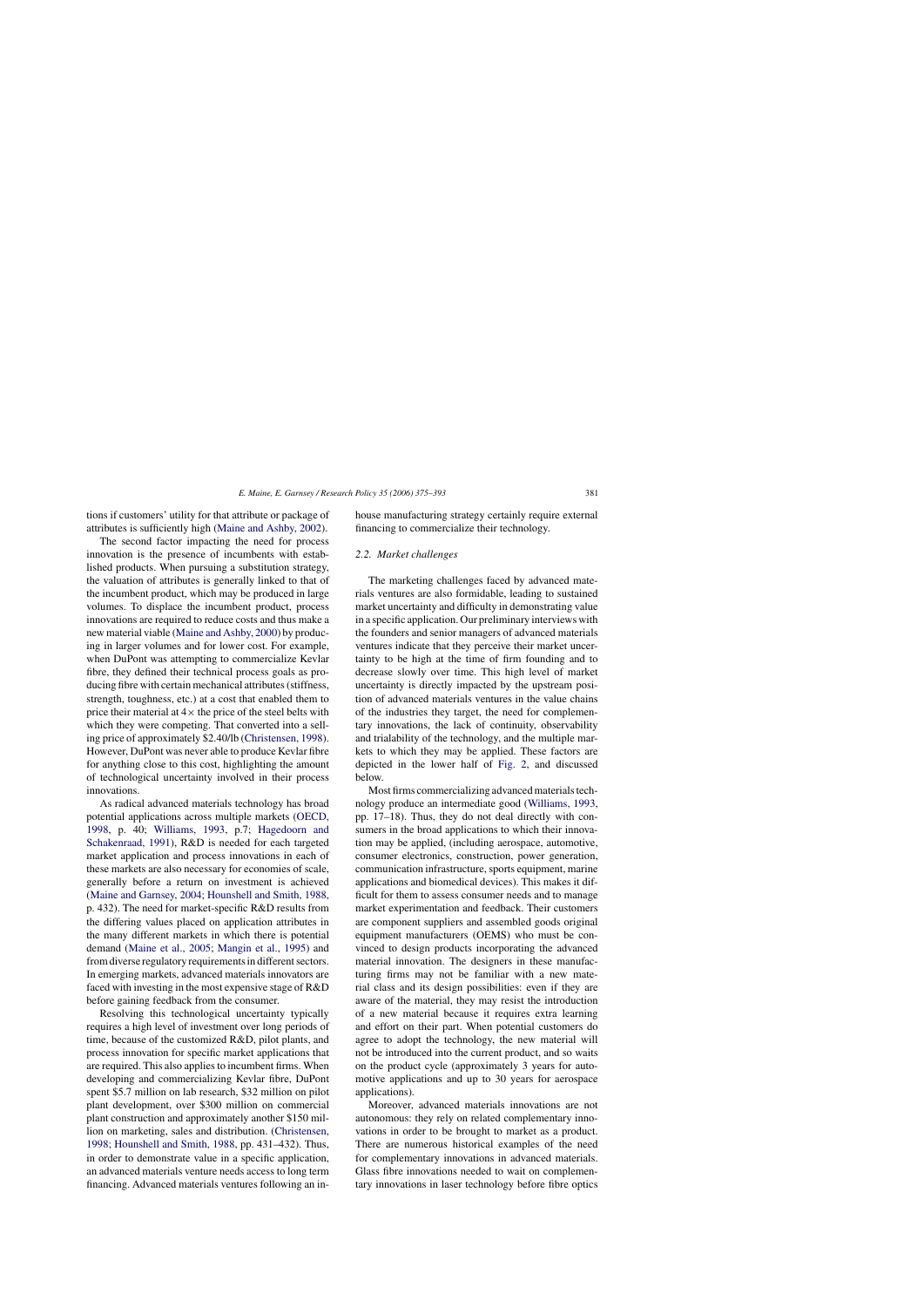applications were enabled. Kevlar fibre did not achieve significant adoption until changes in body armour design (in recognition of new functional possibilities) and the new requirements of fibre optic infrastructure eventually resulted in viable market niches for the new material. Similarly, the significant adoption of carbon fibre was dependent on process innovations in polymer composite manufacturing and required extensive design changes in eventual aerospace, marine, sporting goods, and race car applications. Today, proton exchange membrane (PEM) fuel cells, targeted at replacing the internal combustion engine in automobiles, are waiting on process innovations to reduce the cost of (or need for) polymer membranes, catalysts and fuel cell stacks, on infrastructure standards to be established, and on legislation reflecting the costs to society of pollution. The need for these complementary innovations increase market uncertainty for the advanced materials technology and delay a firm's ability to demonstrate the value of an advanced materials technology in specific applications.

Discontinuity with prior products or processes leads to greater market uncertainty and delays in adoption of an innovation ([Rogers, 1983\).](#page-18-0) For example, an advanced materials innovation may enable a new reduced cost substitute to an existing material (aluminium beer cans in place of steel cans). Generally this requires some shift in the design of the product and the manufacturing process (Maine and Ashby,  $2002$ )<sup>4</sup> and thus overturns technology and production competencies of OEM manufacturers. In this case, the OEM customer faces the challenges inherent in revolutionary innovation [\(Abernathy and Clark,](#page-17-0) [1985\).](#page-17-0) A new material may also bring completely new functionality: the transistor was made possible by materials process innovations that included developing a process for producing high purity germanium and silicon, and growing first germanium and then silicon as a single crystal ([Riorden and Hoddeson, 1997,](#page-18-0) p. 102, 172–174, 178–180, 198–199, 207–209, 230). In this case of new functionality, OEM customers face both the overturning of production/technology competencies and the overturning of market linkages ([Abernathy and Clark \(1985\)](#page-17-0) refer to this type of organizational challenge as architectural innovation). Achieving the potential of the new material may also require changes that undermine the dominant product design ([Utterback, 1994\).](#page-18-0) As examples, the use of new alloys and composites required changes in the design of aircraft. Likewise, substantial structural use of polymer composites would require the redesign of the automobile.

Thus, radical innovation such as that enabled by advanced materials technology makes significant demands on intermediate customers and sometimes endconsumers. Adoption of radical innovations requires recognition of the relative advantage they offer; however, because they are discontinuous with existing offerings, the change in outlook required for recognition is notoriously difficult to elicit. Research on adopter resistance has shown that innovations that are compatible with existing practices and offer benefits, which can be understood, observed and tried out without incurring switching costs are more likely to diffuse rapidly. Conversely, innovations that lack these attributes face adoption delays ([Rogers, 1983;](#page-18-0) [Moore, 1995\).](#page-18-0) Observing or trialing an advanced materials technology generally requires a full working prototype of the downstream product, and even then consumers may have difficulty observing the advanced materials technology itself. Thus, market uncertainty is also increased by the absence of continuity, observability and trialability represented by most advanced materials technologies.

Finally, since advanced materials ventures may target several industries, they must gather information on customer preferences for performance attributes of applications in several industries. Targeting multiple markets also exposes a firm to industry specific changes in regulations, consumer attitudes, designer familiarity, and infrastructure. These factors increase overall market uncertainty and may combine to delay the significant adoption of advanced materials between 15 and 40 years. As examples, Polypropylene took 37 years, Teflon (PTFE) took 31 years, Kevlar took 17 years, and carbon fibre took 34 years to reach 50% of their peak annual sales volume.<sup>5</sup> In each case, annual production volumes increased as more designers became familiar with the new material, as market applications in new industries were recognized or emerged, and as complementary innovations occurred. These long time frames negatively influence investors and the willingness of potential alliance partners to

<sup>4</sup> Substitutions into existing applications present challenging, albeit known, production cost targets. Small volume applications, which are of little interest to VCs and to large companies, will more often support price differentiation and allow for lower upfront capital investment due to a higher ratio of variable to fixed costs. Large volume applications require a greater initial capital investment to contest the incumbent material which has had the opportunity to exploit production learning curves and economies of scale.

<sup>5</sup> This analysis was compiled by the authors from the following sources: The US Patent and Trade Office, The Chemical Engineering Handbook, DuPont's annual reports and website, and [Hounshell](#page-18-0) [and Smith, 1988.](#page-18-0)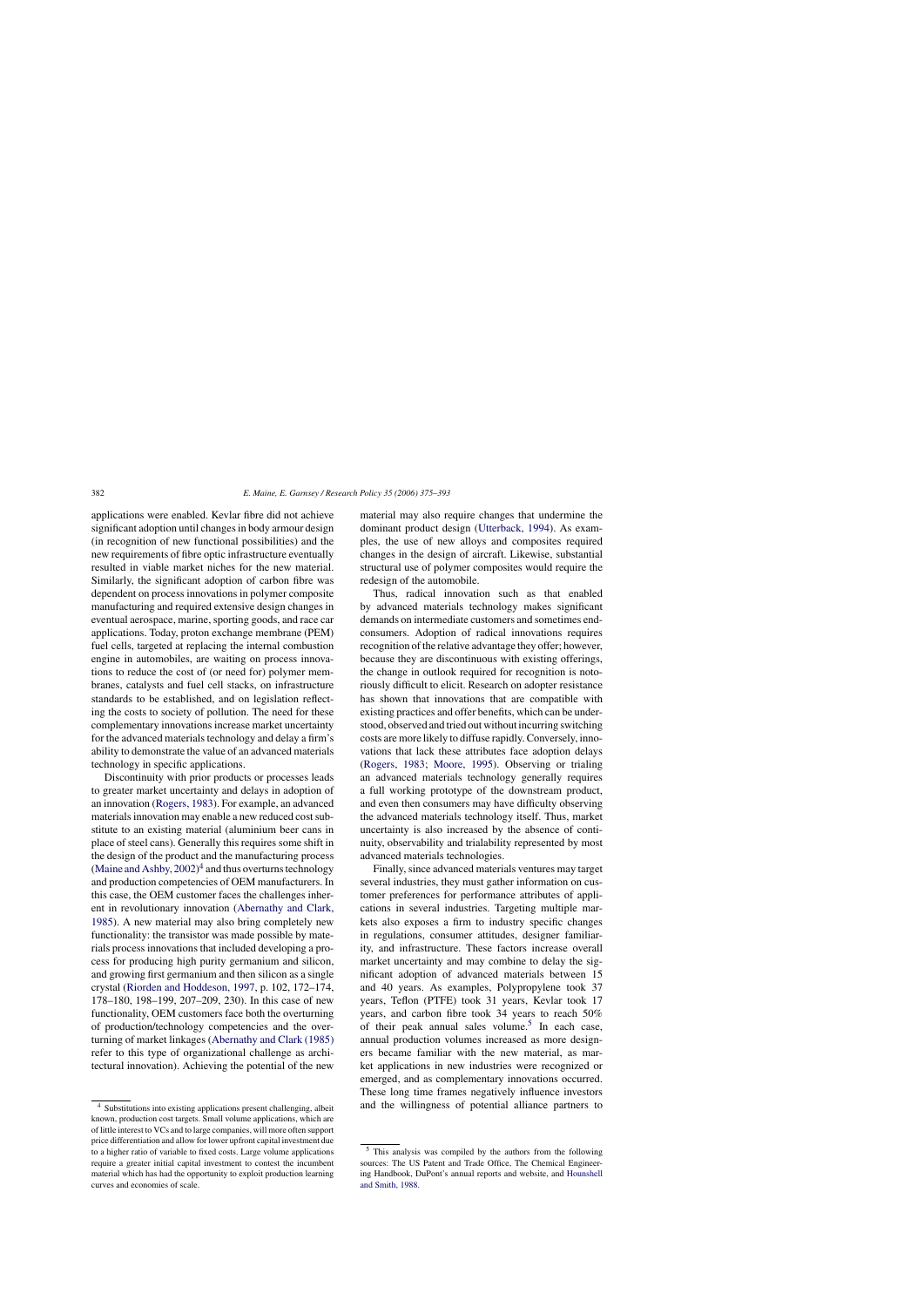<span id="page-8-0"></span>invest time and money in prototype development for their industry.

### *2.3. Matching process*

It is a dilemma of commercializing advanced materials technology that there is massive potential for value creation in many applications, but this very multiplicity of possibilities creates targeting and market experimentation problems. For each target market, research and development specific to various industry applications must be performed, diverse regulatory hurdles must be surmounted, prototypes must be developed, customer reluctance to change specifications for an established product must be overcome, process innovation must occur and complementary innovations may be required ([Maine and Garnsey, 2004; Williams, 1993,](#page-18-0) p.35). As we depict in [Fig. 2,](#page-5-0) external financing and access to complementary assets through alliances significantly increase the likelihood of value creation, conditional on value being demonstrated in a specific application. Recognition and prioritization of such potential applications is a key managerial capability for these ventures.

Firms can recognize opportunities for a new market application for an existing advanced materials technology (through substitution) when the management team has varied industry experience or when advice is sought from a technology brokering firm [\(Hargadon, 2002\).](#page-18-0) Firms can achieve superior performance through such a strategy if they have the combination of strong intellectual property generation and protection, strong recognition and exploitation capabilities, and the ability to access and mobilize complementary assets [\(Teece, 1986;](#page-18-0) [Teece et al., 1997; Eisenhardt and Martin, 2000\).](#page-18-0)<sup>6</sup> New ventures generally access these complementary assets through alliance partners in each target market [\(Niosi,](#page-18-0) [1993\).](#page-18-0) Ventures can prioritize market applications by modelling the viability and attractiveness of each potential substitution application ([Maine et al., 2005\).](#page-18-0) However, when advanced materials inventions overturn current technological knowledge and also enable entirely new markets, modelling methods and other recognition capabilities are often unreliable.

For co-evolving technologies and markets, a strategy of market experimentation has been recommended by industry experts rather than an early exclusive focus on any one particular market or product design ([Leonard,](#page-18-0) [1995; Eisenhardt and Martin, 2000\).](#page-18-0) This strategy is expensive within any single industry, and more so for advanced materials firms, as emerging applications for advanced materials technology extend over several unrelated industries, each one of which require costly and uncertain efforts at finding and developing a successful initial market application. This cost, uncertainty, and the timeframe involved in the commercialization of a new advanced material often leads to severe investment constraints despite their potential for value creation, undermining the benefits credited to generic technology by [Shane \(2004\).](#page-18-0) Thus, access to finance is critical for an advanced materials venture, both to demonstrate value in specific applications and to position the venture to create and capture value. The majority of the advanced materials ventures we interviewed in the Boston area identified lack of finance as their primary growth constraint. Thus, to successfully match their technology with a market application, an advanced materials venture needs both financing and access to complementary assets [\(Fig. 2\).](#page-5-0)

# **3. Firm level evidence**

To verify our model, we examine two in-depth case studies of the formation and growth of advanced materials ventures. As the commercialization process of advanced materials ventures is an unexplored and unique research area, case study analysis is well suited to address our research question. We observe and analyze these case studies to confirm that the factors identified in our model [\(Fig. 2\)](#page-5-0) exist, that they influence each other in a manner consistent to our model, and to examine variation in the presence and impact of these factors. As such, we have chosen two successful advanced materials ventures which have demonstrated value in specific applications, have commercialized products, and have created value through differing business models and strategic focus. Our first case study, Hyperion catalysis (Hyperion), has created value through an inhouse manufacturing model and has successfully commercialized over 40 products in three distinct industry value chains. Our second case study, Cambridge Display Technology (CDT), has created value using a licensing model and has been involved in the commercialization of five products in a single industry value chain. After providing rich case histories in Sections [3.1](#page-10-0) [and 3.2,](#page-10-0) we compare and contrast the commercialization experiences of these ventures in Section [3.3,](#page-13-0) and [Table 3.](#page-9-0)

<sup>6</sup> Though there is debate as to whether dynamic capabilities are firm specific ([Teece et al., 1997\) o](#page-18-0)r replicable [\(Eisenhardt and Martin,](#page-17-0) [2000\),](#page-17-0) the importance of these capabilities for a firm's competitive advantage are not in question.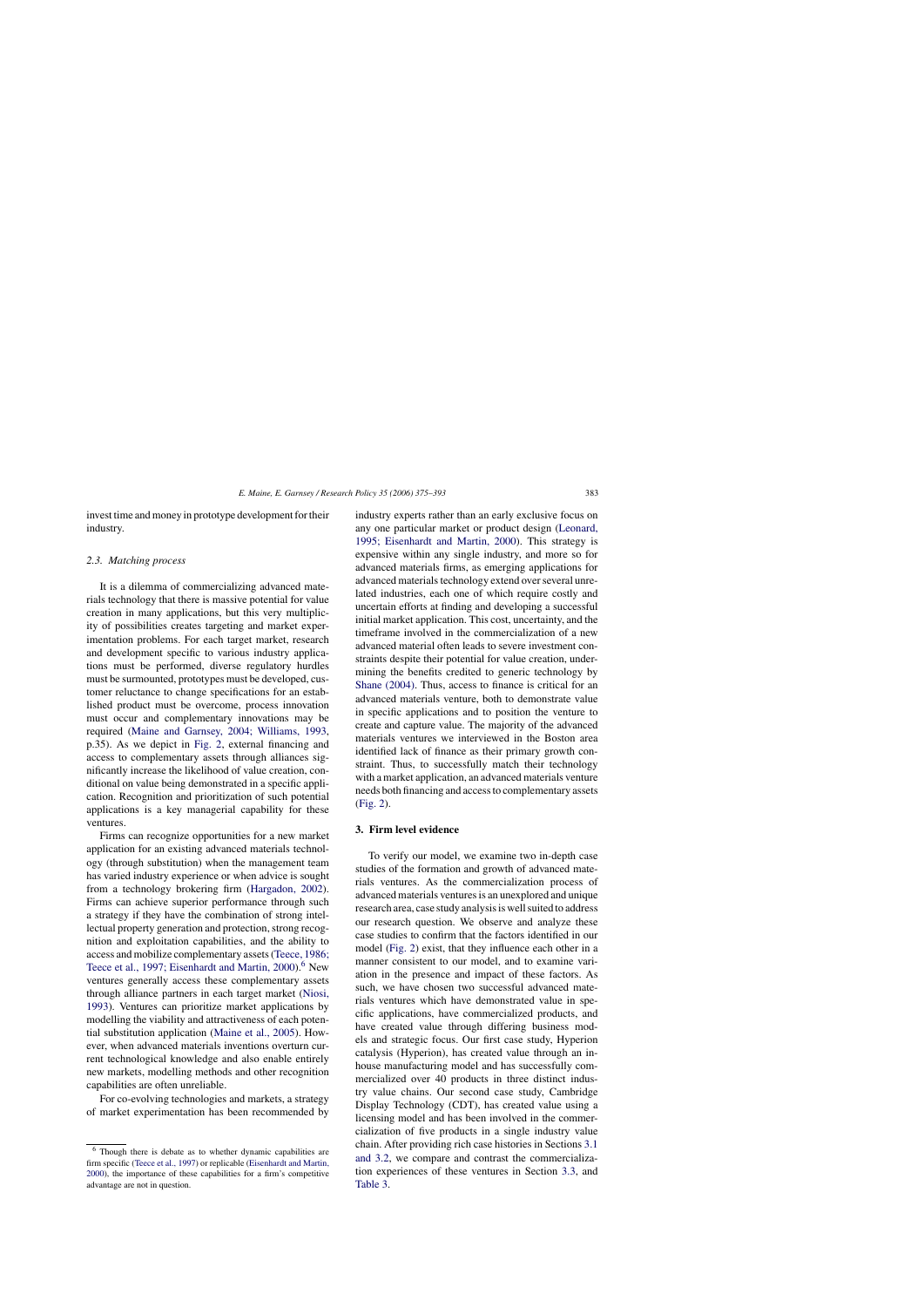<span id="page-9-0"></span>

|    | Metric                                        | Hyperion catalysis                                                                                                                                   | Cambridge display technology (CDT)                                                                                                                                                          |
|----|-----------------------------------------------|------------------------------------------------------------------------------------------------------------------------------------------------------|---------------------------------------------------------------------------------------------------------------------------------------------------------------------------------------------|
|    | Founding year                                 | 1982                                                                                                                                                 | 1992                                                                                                                                                                                        |
|    | Technology                                    | Fullerenes/fullerenes dispersed in resin                                                                                                             | <b>Light Emitting Polymers</b>                                                                                                                                                              |
| 3  | Size (employees) $a$                          | 35                                                                                                                                                   | 150                                                                                                                                                                                         |
|    | Size (revenues) $b$                           | \$20-50 million USD                                                                                                                                  | 7 million pounds sterling (approx. \$15 million USD)                                                                                                                                        |
| 5  | <b>Business models</b>                        | In-house manufacturing                                                                                                                               | Licensing (with previous attempts at in-house manufacturing)                                                                                                                                |
| 6  | Value created                                 | Significant                                                                                                                                          | Significant                                                                                                                                                                                 |
|    | Current and future target markets             | Automotive, Consumer electronics, power<br>generation, aerospace, transportation                                                                     | <b>Consumer Electronics</b>                                                                                                                                                                 |
| 8  | Technological uncertainty at founding         | High (radical technology; established substitute)<br>products; need for process innovations; multiple<br>markets)                                    | High (radical technology; established substitute products; need for process<br>innovations)                                                                                                 |
| 9  | Market uncertainty at founding                | High (upstream position in value chain; need for<br>complementary innovations; lack of continuity,<br>observability, trialability; multiple markets) | High (upstream position in value chain; need for complementary<br>innovations; lack of continuity, observability, trialability)                                                             |
| 10 | Number of patents <sup>c</sup>                | 100                                                                                                                                                  | 140                                                                                                                                                                                         |
| 11 | Importance of IP                              | High. Key to alliance formation, customer<br>negotiation, and prevention of being squeezed out of<br>value chain                                     | High. Critical to alliance formation, licensing business model and to<br>developing an emerging market                                                                                      |
| 12 | Access to complementary assets                | Through alliance partners                                                                                                                            | Through alliance and licensing partners                                                                                                                                                     |
| 13 | Availability of finance                       | Patient angel investor, SBIR, retained earnings                                                                                                      | University of Cambridge, local seed capital, angel investors, US venture<br>capital funding                                                                                                 |
| 14 | Time to first product commercialization       | Ten years (1992 fuel lines)                                                                                                                          | Ten years (2002 electronic shaver displays)                                                                                                                                                 |
| 15 | National/regional support for experimentation | SBIR grant, knowledge workers from Boston<br>region. key employee(s) from MIT                                                                        | Key employees and knowledge transfer from the University of Cambridge.<br>Funding and knowledge workers from the University and Cambridge<br>Science Park. Required VC funding from US firm |

 $^{\rm a}$  As of 2002.

 $<sup>b</sup>$  As of 2002.</sup>

 $\rm{c}$  Hyperion has filed over 100 patents as of 2005. CDT had 140 patents issued as of 2003.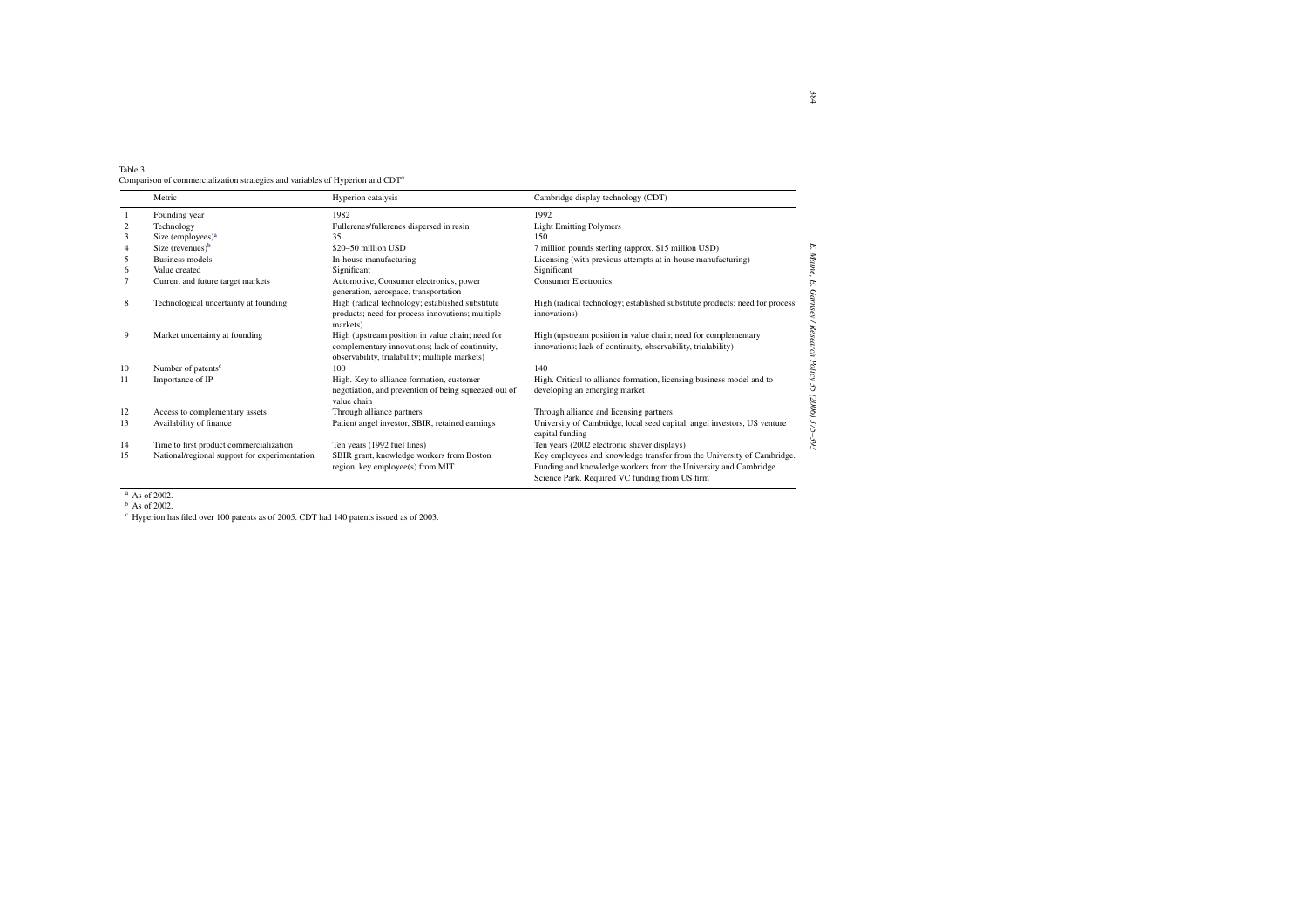## <span id="page-10-0"></span>*3.1. Case history of Hyperion catalysis*<sup>7</sup>

Hyperion catalysis was formed in 1981 with funding from a Silicon Valley venture capitalist who judged that the advanced materials sector offered outstanding long term value potential. He brought together a scientific advisory board to help him select an appropriate focus within the advanced materials sector. This board, consisting mainly of scientists from MIT and Harvard, advised on carbon microfilaments, subject to resolving technical uncertainty about synthesis. One employee, a retiring industrial chemist, was hired to start conducting research on this area. With some encouraging results, Hyperion incorporated in 1982, locating in Cambridge, MA because of the existing location of their key employee and most of the scientific board. Their goal was to develop a radical innovation in advanced materials technology; if successful, the potential for long term value creation was enormous, as such an innovation could improve products across most industrial sectors.

From 1982 to 1989, Hyperion focused on developing the first viable multiwalled carbon nanotube product and process, with patient capital provided by their founder and owner. Their key breakthrough was their 1983 synthesis of multiwalled carbon nanotubes, which Hyperion protected by filing for a patent in 1984. This patent, which issued in 1987, is the first US carbon nanotube patent $8$  and became key to Hyperion's patent portfolio (US Patent No. 4,663,230). From 1984 to 1989, Hyperion's scientific team developed their technology from a laboratory process to a production process with numerous patents filed on improvements in the reactor design and the development of a continuous manufacturing process. The output of this vapour deposition process is their key intermediate product, multiwalled (MW) carbon nanotubes, later trademarked FIBRIL<sup>TM</sup>.

By 1989, Hyperion had achieved their technical objectives, which included learning how to make these MW carbon nanotubes in large scale production volumes and to a high level of purity. When they began focusing on commercialization, they wanted to follow an in-house manufacturing business model, but struggled to choose

between the many potential uses for their advanced materials product and process inventions, including potential uses in the automotive, aerospace, and power generation industries. Hyperion did not yet have prototypes suitable to demonstrate feasibility to these markets. Hence, they publicized their technical achievements widely, in the hopes of attracting potential customers and/or alliance partners. This strategy proved successful, as it resulted in the approach of their first alliance partner.

This partner, a European-owned resin supplier, thought that Hyperion's technology would solve their own problem with an automotive application. The resin supplier had been attempting to displace steel fuel lines, and had established a solid production cost advantage, but needed to make their polymeric fuel lines conductive for safety reasons. The resin supplier had already identified the resin, Nylon 12, and was confident that Hyperion's MW carbon nanotubes could be compounded with that resin to make conductive composite automotive fuel lines. The resin supplier's compounding and manufacturing equipment, along with their contacts into the automotive industry were key to Hyperion successfully selling into the automotive market, since automotive OEMs and Tier 1 suppliers rarely pay for any prototype development. In successfully developing a prototype, Hyperion developed a process to disperse their interim product of billions of intertwined MW carbon nanotubes into individual nanotubes throughout a polymeric resin. In order to have their composite fuel line specified in the development stages of an automotive model, Hyperion also needed to scale up their process to make tonnes of the product. Hyperion filed several patents over 3 years of development, and achieved their first product sales in 1992.

After this first successful product development, Hyperion moved to larger facilities to have room for commercial scale production equipment and further growth. Hyperion then concentrated on developing prototypes and specifying their product for other automotive applications. In the mid 90s, Hyperion partnered with GE Plastics to develop further automotive product applications. First they developed conductive polymer composite automotive mirror casings for Ford and other automotive OEMs, which could be electrostatically painted (along with the rest of the metallic portions of the car). Next they jointly developed conductive polymer composite fenders, which met or surpassed metallic alternatives, giving advantages of weight-savings and styling options. Most of their materials sales for polymer composite fenders have been for European car models, as weight savings have been more highly valued in the European market.

 $7$  This case study was compiled from primary and secondary sources, including interviews with Hyperion Marketing Director Pat Collins on 31 October 2003, and 19 August 2005, articles by Small Times, The Economist, New Scientist, Automotive News, Chemical Market Reporter, and European Venture Capital Journal, and the US Patent database at <http://www.uspto.gov/>.

<sup>8</sup> Carbon nanotubes have generated considerable interest as they enable radical improvement in the performance attributes of composite materials as well as enabling entirely new products.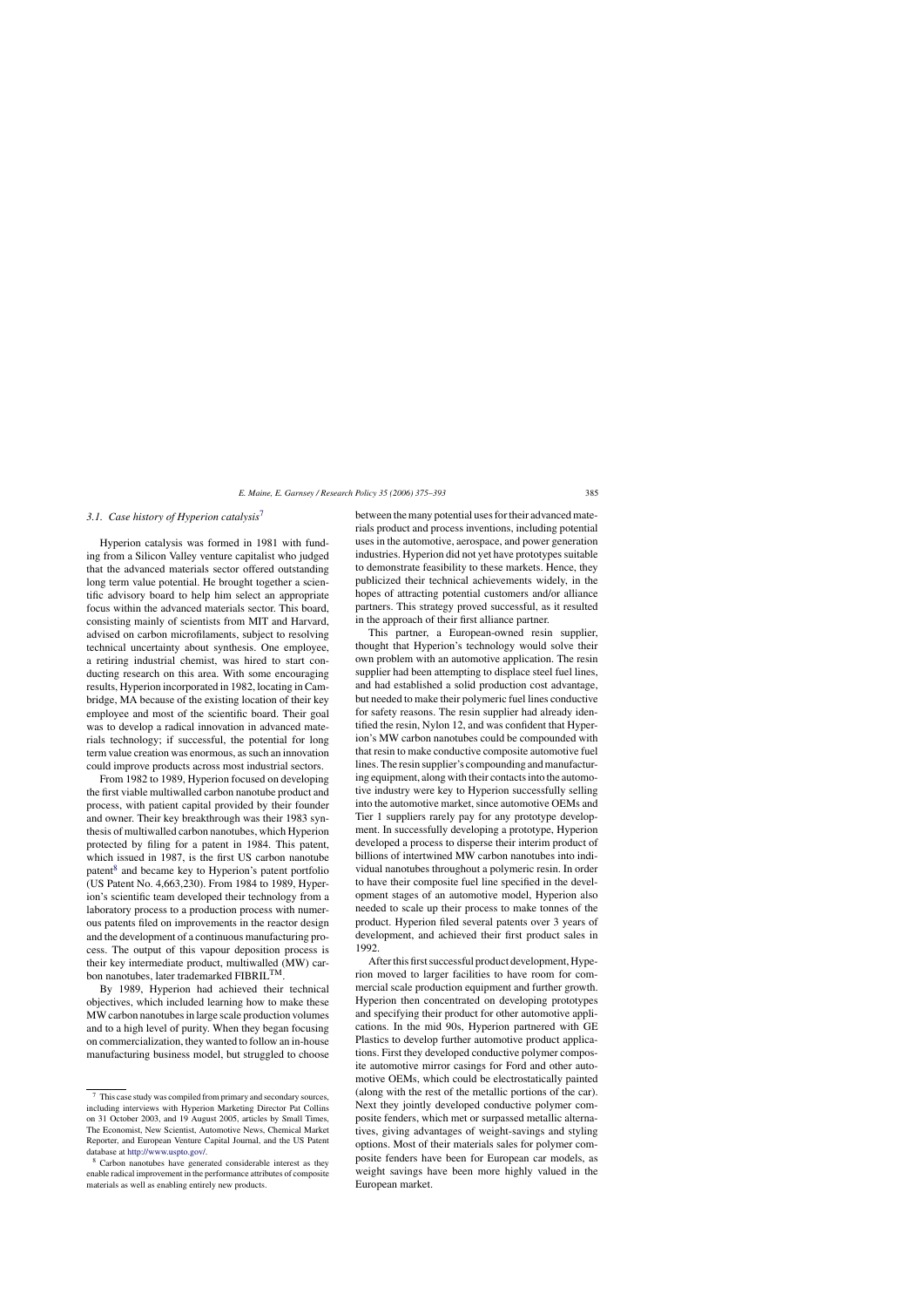During this time, Hyperion also continued to scale up their process and developed a high tonnage nanotube reactor. In 1998, an MIT graduate with technology product development experience was hired as Director of Business Development. He went on to have a major influence on Hyperion's product expansion and commercialization strategy. Some of his initiatives included expanding their sales presence globally and moving slightly further down the value chain, by compounding resins in-house in order to have control over the dispersion of their MW carbon nanotube product. Hyperion's growth was rapid, but could have been even more so with additional external financing. And, although their product development efforts were largely successful, they did not meet with universal success. For example, Hyperion's R&D team had been working on developing their product for structural composite aerospace parts. This involved dispersing their nanotube product into the thermoset resins most suitable for aerospace structural parts. Their efforts at demonstrating enhanced value in these applications have been largely unsuccessful to date.

Hyperion's first successful product development outside of the automotive market was in consumer electronics. In this instance, Hyperion was approached by a consumer electronics OEM who valued their material's attributes. Hyperion found consumer electronics OEMS to be far more open to collaboration on product development than automotive OEMs. Hyperion was able to create strategic alliances with consumer electronic OEMS and co-developed several components which took advantage of their static dissipation properties and the integrity and cleanliness of their composite materials. These products, including internal disc drive components, handling trays and devices for manufacturing disk drive components, and test sockets for integrated circuits, have become a major product revenue stream for Hyperion.

In the late 90s and into the early 2000s, Hyperion's R&D team also developed products, which used their material in advanced batteries for the power generation industry. Hyperion received competitive Small Business Innovation Research (SBIR) grants from the US Department of Defence (DoD) from 1996 to 1999 to develop MW carbon nanotube electrodes for electrochemical capacitors, and issued several patents from this work. Concurrently, they were developing composites with non-polymeric matrix materials. From 2000 to 2004, Hyperion developed their MW carbon nanotube product as a catalyst support, which has power generation and emerging alternative automotive applications. They also filed a patent on the use of their product for the emerging application of field emission displays. Hyperion has found IP protection to be critical to their ability to capture value, both in negotiating with large strategic alliance partners and in discouraging new entrants. Hence, they have filed over 100 patents, and actively expand and extend their patent portfolio.

Currently, Hyperion's product line consists predominantly of composites of their MW carbon nanotube product, dispersed into thermoplastic resins. They are continuing to grow their products and revenues into the automotive, electronics, power generation and communication segments, and are looking to expand their sales into other market verticals, as well as 'staking out' IP in emerging markets. They are the oldest and, arguably, the most successful dedicated nanomaterials venture in the world to date, achieving between \$20 and \$50 million in annual revenues; $9$  yet, to achieve that success, Hyperion needed patient capital, alliance partners, and an early focus on substitution rather than emerging markets.

# *3.2. Case history of Cambridge display technology (CDT)*<sup>10</sup>

Cambridge display technology (CDT) was founded in 1992 following 10 years of basic science at the University of Cambridge's Cavendish Lab, which led to the invention of polymer transistors. CDT's founder, Prof. Richard Friend, saw that light emitting polymers had the potential to replace the aging cathode ray technologies still standard in electronic display applications. On advice from a local seed capital firm, Cambridge Research and Innovation Ltd. (CRIL), Friend and his co-inventors had already filed their fundamental patent $11$  on the electroluminescence of polymers in 1989. CDT created further intellectual property in light emitting polymer (LEP) technology platforms and production processes for flat panel organic light emitting diode  $(OLED)^{12}$  displays.

The initial strategic objective was to manufacture products for such applications as flat panel displays and back lighting for liquid crystalline displays (LCDs). The potential of this technology in major markets attracted funding from the university and CRIL, together with high-profile private investors including the rock group Genesis. Within a couple of years it was clear that the

<sup>9</sup> revenue estimate obtained from Reference USA.

<sup>&</sup>lt;sup>10</sup> This case study was compiled from primary and secondary sources, including interviews with the founder, CEO, and IP lawyer conducted from June 2000 to November 2003, and from CDT annual reports, the ICC database, and press articles cited throughout.

<sup>&</sup>lt;sup>11</sup> This patent, WO9013148, was also the basis for CDT's key US Patent US5,247,190.

 $12$  Also referred to more recently as polymer light emitting diodes (PLEDs).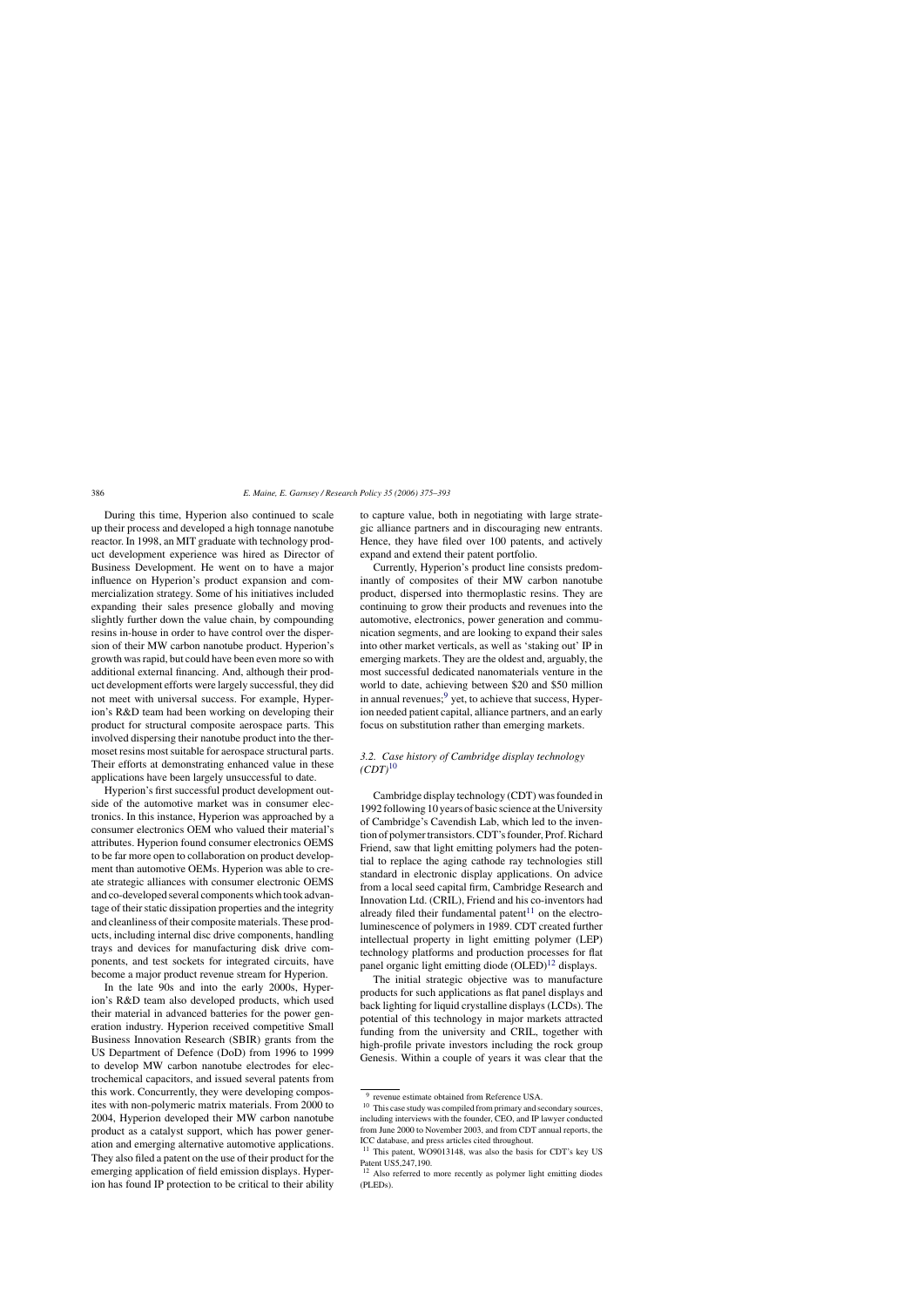cost of developing applications of this kind and penetrating markets dominated by powerful companies made it essential to undertake manufacturing partnerships. An experienced CEO, Danny Chapchal, was appointed in 1996 and licensing arrangements with Philips Components, Hoechst, and Uniax were finalised by 1997. The strategy was now to license the core technology to key customers to enable them to use their expertise and resources to develop marketable LEP displays. Confidence in CDT was boosted when Intel Corporation's VC fund bought an equity stake in CDT. By 1998, Chapchal had negotiated a favourable joint venture with the Seiko-Epson Corporation, in which CDT was able to retain 50% of rights to any co-developed IP. This partnership resulted in the first video display on LEP through a creative combination of CDT's technology and SEC's active matrix and ink-jet printing technologies (*Reuters News*, 16 February 1998). A cross-licensing deal with Hewlett Packard further enhanced CDT's reputation.

By this time the company had surrounded their fundamental OLED patent with other patents on materials and device structure, but, even without a manufacturing strategy, CDT's R&D costs were still very high. In 1996, a UK venture capital fund specializing in light emitting polymers was formed that took out a 33% stake in CDT. Lord Young, former Secretary of State for Trade and Industry, became Chairman of CDT in 1997. These promising developments did not suffice to keep CDT independent. In 2000, an offer to buy CDT by two New York private equity funds, Kelso and Hillman, was accepted and generated \$133 million. A new US parent company was established, CDT Acquisition Corporation, as a privately-held company. Another \$16 million was made available by Kelso and Hillman for R&D at CDT.

The strategy for CDT from 1996 onwards was to establish development partnerships and licensing agreements with both materials suppliers and major display manufacturers. "This way we get licensing income on the original IP [licenses with material suppliers] and from end products we have been involved in developing", announced Chapchal.<sup>13</sup> CDT's alliance strategy included materials suppliers, $14$  auxiliary component manufacturers,<sup>15</sup> display manufacturers,<sup>16</sup> and fullyassembled product OEMs.<sup>17</sup> CDT was able to leverage their key patents to negotiate favourable royalty terms.<sup>18</sup> Relations with the new parent company did not prove straightforward, however. Chapchal departed and in 2000 the founder of CDT, Richard Friend, formed a new company, Plastic Logic, on which he focussed his research efforts. In order to increase the attractions of their licensing agreements, the CDT management team decided to re-enter small-scale manufacturing to demonstrate the viability of their pioneering technology. To this end, another \$28 million was raised from shareholders and used to finance a \$25 million facility near Cambridge for developing commercial scale production techniques and know-how and to help licensees develop their own manufacturing methods in LEP. The 2001 acquisition of a Californian company with advanced ink jet tools, and the 2003 acquisition of an Oxford company with an OLED technology, further extended CDT's ownership of complementary technologies.

CDT's first commercial product, an OLED electronic shaver display, was released in 2002. Later in 2002, products using CDT's LEP display were distributed to end customers in mobile and cellular phone applications through a partnership with the German company Osram Opto Semiconductors. Partnerships with Dupont Displays and a Hong Kong chip firm, GDesign, and a licensing agreement with Trident Display followed with the aim of extending CDT's displays in mobile phones globally. However, both small-scale manufacturing costs and overall development costs remained very high. In 2003, a loss-making production line in CDT's production facility was closed, CDT sold most of their manufacturing capabilities, and the decision was made to restrict production to prototypes. The CEO, Dr. Fyfe, announced, "Things are slower than we would have experienced 2 years ago and we do not expect a business upsurge until 2005/6 when technology will find its way into large screens and licensees like Philips will have their big plans up and running. That's when the royalties will be coming in."(CDT website, July 2003). Thus, CDT returned to an IP licensing model.

CDT's R&D achievements are signalled by the growth in the company's patent portfolio from 13 in 1993 to 140 in 2003. A notable feature of companies which have to undertake costly R&D before products are market-ready is the expansion of employment prior to reliable revenues. Thus, while employee numbers at CDT rose steadily to 150 in 2002, it was 5 years before

<sup>&</sup>lt;sup>13</sup> Electronic Times, 1999.

<sup>&</sup>lt;sup>14</sup> Bayer, Covion, Dow Chemical and Sumitomo.

<sup>15</sup> STMicroelectronics, Plastic Logic, Dai Nippon Printing.

<sup>16</sup> Delta Optoelectronics, DuPont Displays, Eastgate (Singapore), MicroEmissive Displays, Osram Opto Semiconductors, Phillips, Seiko Epson, and CDT's subsidiary, Litrex.

<sup>&</sup>lt;sup>17</sup> Philips, Seiko-Epson, Samsung.

<sup>18</sup> Interview with Daniel Chapchal, 1999.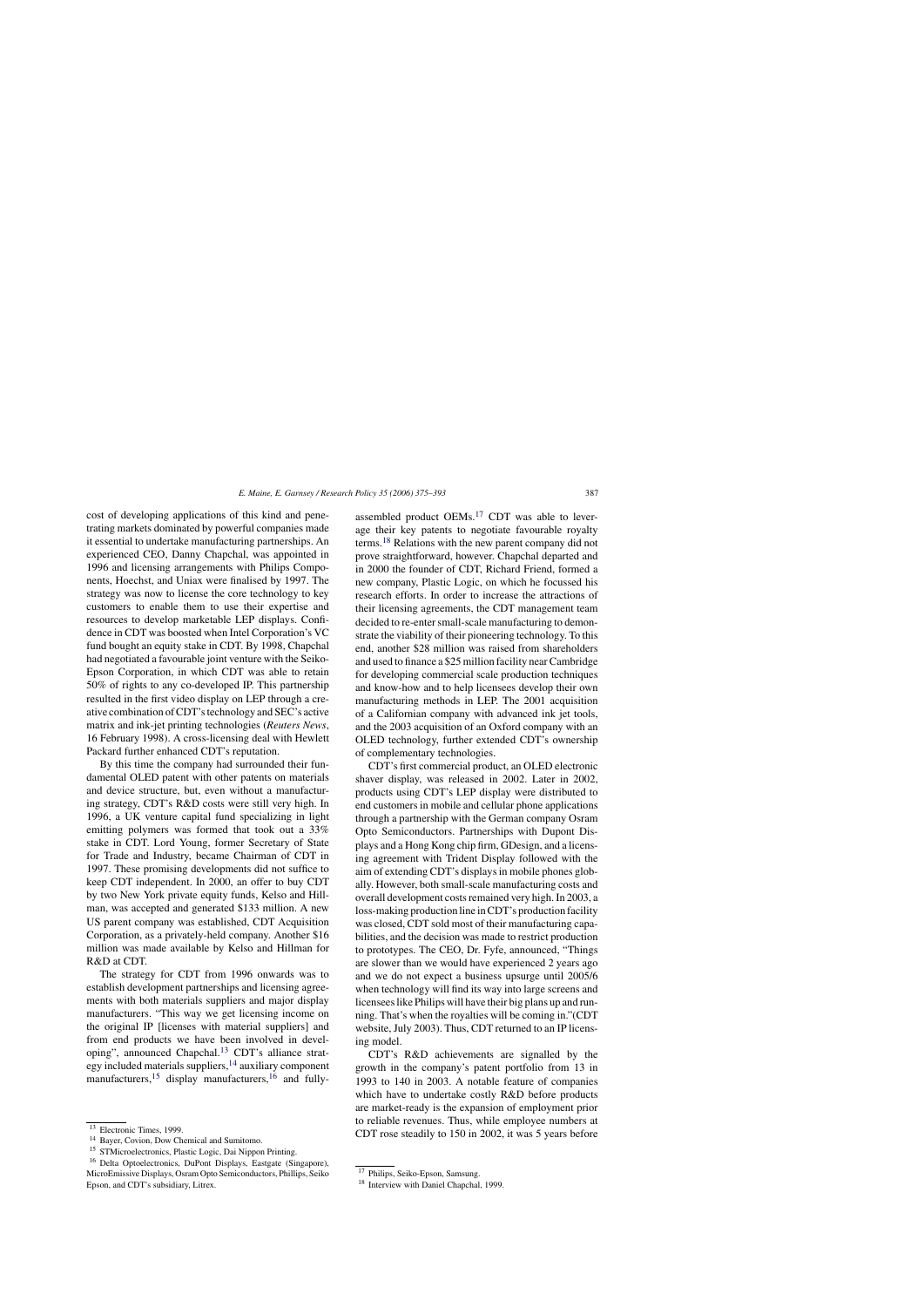<span id="page-13-0"></span>any revenues were achieved and these were highly unstable (and under \$2 million annually) through to 2000. The first products from CDT's technology were commercialized in 2002. By 2003, over a decade since the formation of the company, a modest \$13.5 million of revenues were generated.<sup>19</sup>

However, the longer term potential is still evident. LEP displays have been established as thinner, lighter and more efficient than LCD displays. Their joint developments in ink-jet printing are likely to lead to lower manufacturing costs than for LCD displays. The LEP market has been predicted to total over \$4 billion and the flat panel market has been valued at over \$30 billion. CDT's objectives are to be at the centre of a network of companies developing technologies for these markets and to grow by providing the technology and intellectual property to this development network. By focusing on getting its technologies into products such as mobile devices in the short term, and developing technologies and IP for future products in massive growth markets, CDT has retained the confidence of investors and went public on the NASDAQ in December of 2004.

CDT has a unique technology trajectory, but is not unique as an advanced materials venture in facing particular challenges matching its technology to market requirements. Hyperion Catalysis faced many similar challenges and a similar timeline to first product commercialisation. We believe that the challenges faced by these two case studies are representative of those faced by advanced materials ventures, as we have interviewed the founders or senior management all of the advanced materials ventures in the Boston, USA and Cambridge, UK regions $^{20}$  and have found that the experience of this broader sample also supports our model.

#### *3.3. Analysis of case study evidence*

The cases of Hyperion and CDT demonstrate the factors influencing value creation by advanced materials ventures [\(Fig. 2\).](#page-5-0) Both exemplars have successfully created value through the commercialization of advanced materials technologies and have done so in two different countries, with different business models and strategic focus ([Table 3\).](#page-9-0) Hyperion deliberately chose an in-house manufacturing model, and attempted to appropriate additional value from their upstream innovation by targeting five distinct industry value chains. CDT deliberately chose to focus exclusively on the consumer electronics value chain. CDT iterated between a manufacturing and licensing business model before settling on licensing. Both cases demonstrate the technical and market uncertainty inherent in the early stages of the commercialization of radical advanced materials technology and the contributing role of the other variables shown in our model [\(Fig. 2\).](#page-5-0)

Both Hyperion and CDT demonstrate the potential for substantial value creation of advanced materials ventures. To date both are still relatively small firms in terms of employees and revenues ([Table 3\),](#page-9-0) but there is substantial utility for their products in current applications, and they could both enable entirely new applications. These could include new consumer electronics products enabled by field emission displays, economically viable automotive fuel cells, and flexible, large screen OLED flat panel displays. Thus, both case study exemplars are commercializing radical generic technologies with the potential for significant value creation.

However, in their path to value creation, our case exemplars demonstrate the challenges of matching radical advanced materials technology to market applications. Our model ([Fig. 2\)](#page-5-0) demonstrates the factors influencing the uncertainties facing both ventures. [Table 3](#page-9-0) indicates which factors increased the uncertainty of each case study. In this section we assess how each of these factors impacted first the technological and then the market uncertainty of each case study.

The technological uncertainty facing Hyperion when they began to commercialize their technology in 1989 stemmed from their radical technology, the presence of established substitute products (making it necessary to have process innovations to scale up production and reduce cost), and the multiple markets they considered targeting, all with different attribute valuations. The radical nature of their technology is evidenced by the substantial new functionality provided by their composite resins and by their extensive patent portfolio. The presence of substitute products, along with the upstream position of Hyperion's radical technology in their target market value chains, led to the need for them to develop process innovations. From 1985 to 1997, Hyperion's process innovations included scaling up production of nanotubes, dispersion of these nanotubes in various resins, and application specific production process innovations. As an example, in developing composite automotive fuel lines, Hyperion needed to match the existing mechanical attributes and component price of steel fuel lines.

Hyperion's technological uncertainty was also increased by their strategy of targeting multiple markets. Hyperion considered many markets for their MW carbon nanotube technology in 1989, most notably

<sup>19</sup> Source(s): ICC database, annual reports, and primary interviews by authors.

<sup>20</sup> Primary interviews conducted by authors in 2002 and 2003.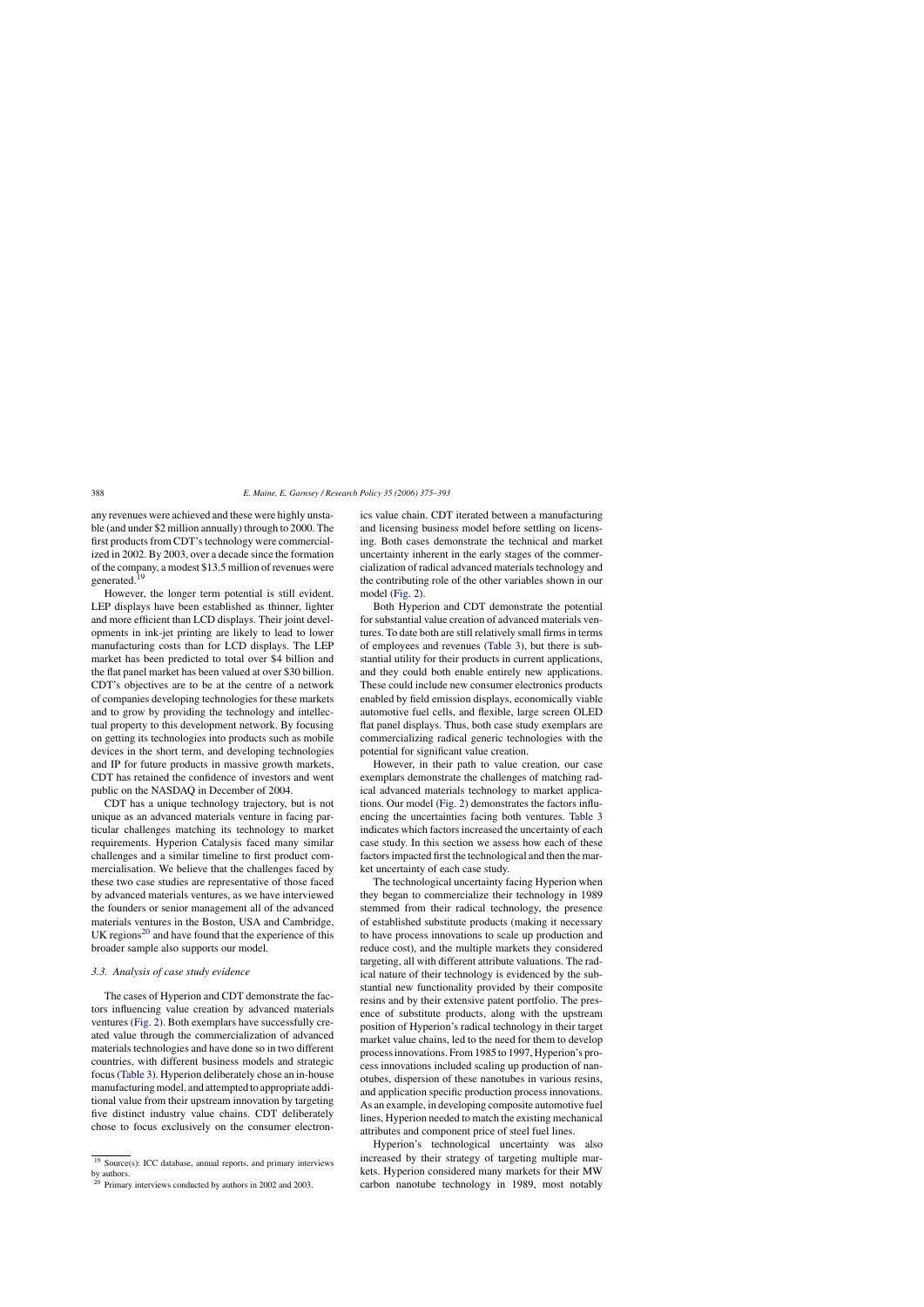structural thermoplastic composites in the automotive industry, structural thermoset composites for aerospace, and energy storage applications for the power generation industry.<sup>21</sup> In each of these different markets, Hyperion's potential customers had differing utility for the performance attributes that could be achieved with Hyperion's composite products, such as static dissipation, processability, cleanliness, strength, stiffness, fire retardance, and weightsavings. As Hyperion understood the relative importance of and tradeoffs between performance attributes for each market application within each industry, they were able to optimize production of the customized material for each market, and thus reduce their technological uncertainty.

CDT also experienced high technological uncertainty because of their radical technology, the existence of substitute products, and their need for process innovations to scale up production and to reduce cost. CDT's light emitting polymers (LEPs) were the first of their kind and CDT developed the first organic light emitting diode (OLED). This invention enabled new attributes for display design, such as flexible screens, and offered the potential to improve along some existing attributes, such as efficiency and weight-savings. To achieve these attributes and to convince customers by demonstrating value in a specific market application, CDT required several years of process innovations. Upstream process innovations were needed to manufacture their material in a cost efficient manner to compete with incumbents' rival technologies (cathode ray displays and LCD displays). Downstream process innovations were also required to enable component suppliers and OEM manufacturers to utilize their material in existing product applications. Developing novel applications which utilize the flexibility of OLEDs will require still further downstream design and process innovations.

CDT did not add to their already high technological uncertainty by targeting multiple markets. In contrast, CDT picked a single large industry value chain – that of consumer electronics – but considered many applications within that industry value chain. Despite this focused strategy, CDT's technological uncertainty remained extremely high, so much so that they felt the need to pursue an in-house manufacturing strategy for their first 4 years as a company, and again from 2000 to 2003, to prove that their technology was viable.

As predicted in [Fig. 2](#page-5-0) and summarized in [Table 3,](#page-9-0) both case study firms also faced extremely high market uncertainty. Hyperion's market uncertainty stemmed from the difficulty of obtaining accurate attribute utility information from a position upstream in a single industry value chain, the need for complementary innovations, the lack of continuity, observability and trialability, and the temptation or need to focus on more than one industry with differing customer utility for product attributes. When commercializing an innovation from an upstream position in targeted industry value chains, it is difficult to establish the consumer needs, which will convince OEM customers to switch to a new product or component. For example, in the automotive value chain, Hyperion had partnered with a resin supplier, but needed to elicit the needs of a Tier 1 automotive supplier and their automotive OEM customer. This information gathering and communication challenge is exacerbated when the consumer is not aware of their own preferences for the intermediate product attributes.

Complementary innovations are also required in different levels of several industry value chains before the innovating firm can realize the value of their innovation. In the automotive industry, for example, Hyperion's alliance partner needed to match a suitable resin to Hyperion's nanotubes to enable good composite properties, adequate dispersion, and good secondary processability. Next, Hyperion's tier one automotive customer needed to develop design and process changes to take advantage of composite material strengths. In the automotive fuel line, this involved altering the powertrain design, with new fasteners and assembly methods, and had the benefit of eliminating the multiple forming steps required to make steel fuel line. Hyperion's other automotive and consumer electronics applications also required design changes, but Hyperion reduced the need for more uncertain complementary innovations by focusing on "mundane" applications which were substituting for existing components. Conversely, for the emerging markets of automotive fuel cells and field emission displays, Hyperion is waiting on many complementary innovations and, in the case of fuel cells, regulatory changes, to enable them to demonstrate value in specific applications.

The need for process innovations and component design changes by Hyperion's customers created a discontinuity for the customer. This lack of continuity slowed down the adoption of both Hyperion's products and continues to impede the broadening of their product line into further applications. Additionally, lack of observability and trialability of Hyperion's MW carbon nanotube materials by customers and then consumers acted to delay the adoption of Hyperion's products. Until Hyperion was able to create a prototype fuel line, they were not able to demonstrate the value of their innovation to their automotive OEM customers. The automotive

<sup>21</sup> See, for example, the abstract of US PAT No. 4,663,230.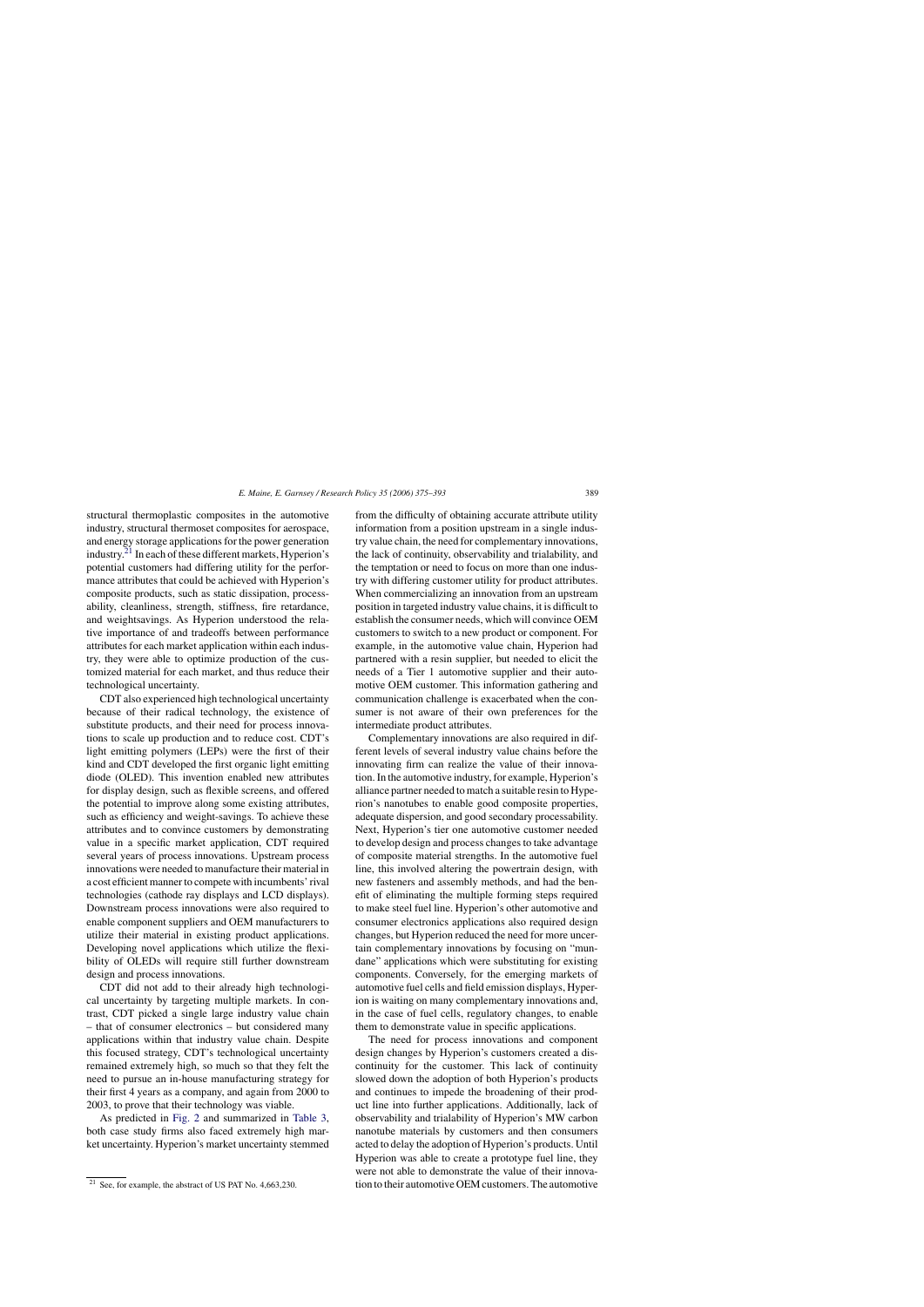consumers do not observe Hyperion's innovation in the fuel line application and may not observe Hyperion's innovation in their exterior structural automotive parts either. Automotive consumers cannot trial the product until it is already specified in a new automotive model. Thus, a lack of continuity, observability, and trailability added to market uncertainty for Hyperion and slowed the adoption of their products.

The applicability of Hyperion's technology to multiple applications across several industries also added to market uncertainty. Hyperion divided their R&D and business development focus between applications in the automotive industry, the aerospace industry, the consumer electronics industry, and the power generation industry. Exploration of each of these industries required the development of relationships with different customers and made it necessary to engage in unique process R&D and additional complementary innovations. The need for industry specific regulatory changes and education of designers also contributed to the market uncertainty involved with a focus on multiple markets.

CDT's market uncertainty stemmed from the difficulty of obtaining accurate attribute utility information from a position upstream in a single industry value chain, the need for complementary innovations, and the lack of continuity, observability and trialability. Like Hyperion, CDT also experienced difficulty establishing the consumer needs, which could convince OEM customers to switch to their OLED technology from the incumbent LCD. CDT has required complementary innovations in the design of electrical shavers and mobile phones to take advantage of the new attributes of their OLED displays. Developing novel applications which utilize the flexibility possible with OLED displays will require further complementary innovations by consumer electronics OEMs. These considerations led CDT to pursue an in-house manufacturing strategy from 1992 to 1996 to produce prototypes and to demonstrate the viability of their technology. After 4 years of building revenues and disseminating their technology through licensing, CDT saw the need to revert to a mixed business model including in-house manufacturing capabilities to demonstrate the economic viability of their manufacturing technology. This was a clear case of the adoption difficulties caused by a lack of production continuity for CDT's customers.

To a lesser extent than Hyperion, CDT also faced some degree of market uncertainty from the need to choose between applications within consumer electronics with differing customer utility for product attributes. For example, OLED back lighting applications have different attribute requirements than those for mobile phone displays and again from those for larger screen displays such as computer and TV screens. However, these attribute differences are generally less than those in separate industry applications. Also, by limiting their technology market matching search to focus on consumer electronics, CDT narrowed their search for potential alliance partners.

As shown in [Table 3,](#page-9-0) Both Hyperion and CDT have assiduously protected their radical technology and process innovations with strong patent portfolios. Pat Collins, the Director of Marketing for Hyperion, believes that their strong IP and policy of "patenting everything and patenting broadly" has been very important to their ability to appropriate returns. Part of this importance has been in attracting alliance partners and customers, and the remainder in protecting Hyperion from getting muscled out of their targeted markets by partners or other entrants after demonstrating value in specific applications. CDT's IP was of even greater importance to their ability to appropriate value, in view of their reliance on a licensing model after 1996. Their fundamental patent was virtually impossible to patent around, so that large firms with potentially blocking patents chose to partner with CDT rather than contest their patent. CDT's subsequent development and protection of IP aimed both to make the end products viable and to appropriate further value from their partners and from end consumers.

Neither Hyperion nor CDT would have been able to demonstrate value in specific applications without financing and access to complementary assets. This process of matching technology competencies to market opportunities requires sufficient financing to undertake the initial technological development, subsequent process innovations, experimentation with prototype development for different market applications, alliance partner formation with holders of complementary assets and with potential customers. Commercialization of an advanced materials technology to create and capture value requires obtaining additional external financing. In particular, a manufacturing model requires significant external financing.

Hyperion is unusual as a nanomaterials firm in that they have already achieved substantial product revenues: this success may be attributed in part to their early formation and their conservative focus on substitution applications. However, it still took 11 years from the founding of the firm to achieve any product revenues. Hyperion was fortunate to have 'patient capital' from their founder and access to SBIR grants from US government agencies. Nevertheless, financing remained a constraint for them, as they indicated that they could have grown more quickly in the 1990s with additional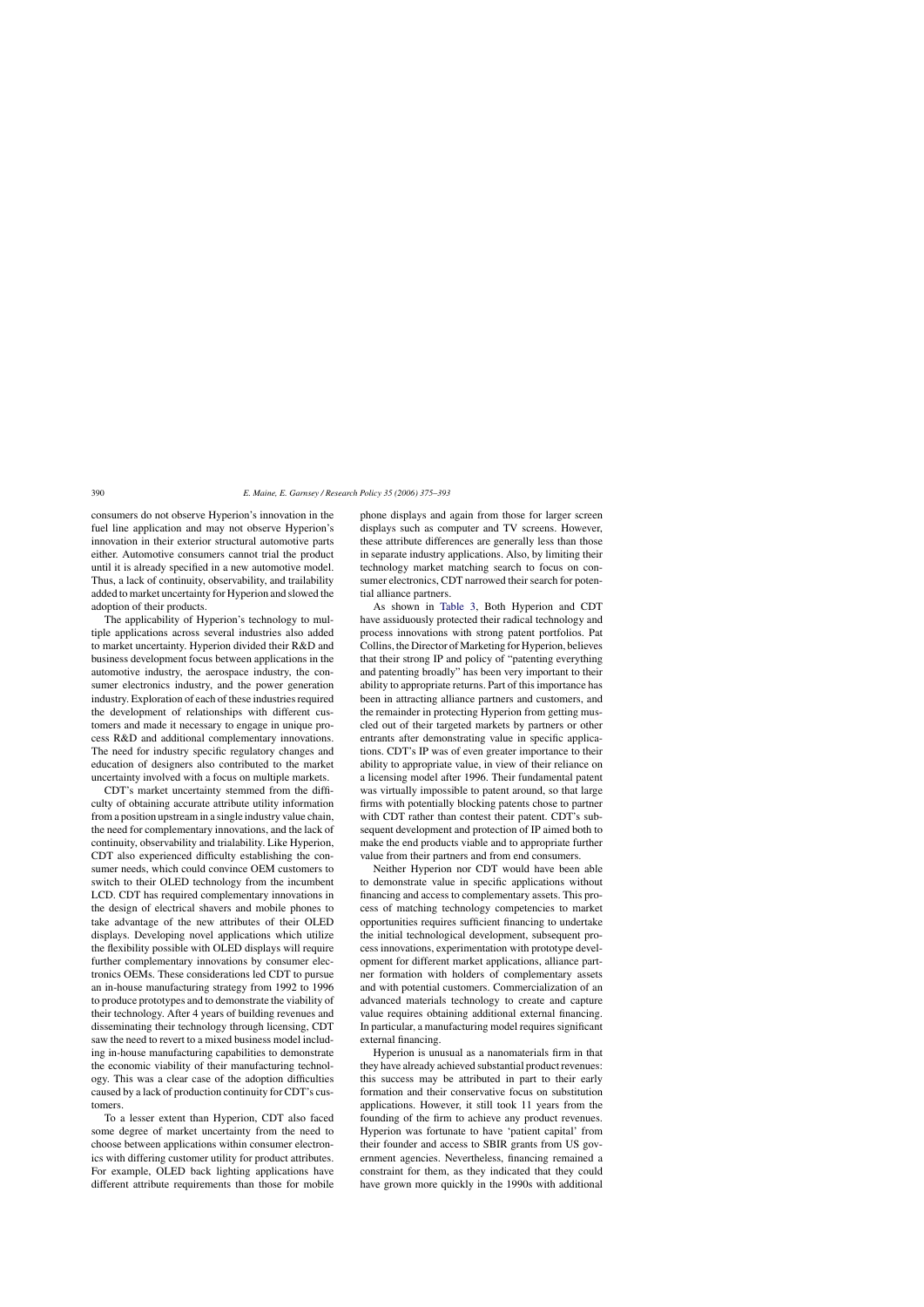financing. According to Collins, Hyperion's success has largely been due to applying new technology to "mundane applications" and thus "shortening their time to market." Thus, instead of waiting 15–20 years to get to market, it took Hyperion only 7 years (1982–1989) to solve their own technological problems and to be ready for commercial applications.

CDT also took a decade from their founding to commercialise their first product, although CDT began to earn licensing royalties after 5 years time. From year 5 to year 8, these licensing revenues totalled less than \$2 million annually. CDT was fortunate to be affiliated with the UK's most prestigious scientific university. Financing from the University of Cambridge, a local seed capital firm, and high profile angel investors allowed CDT to develop its first prototype. Additional financing from a UK venture capital firm allowed CDT to survive and switch to their current licensing model. Subsequent investment from Intel and then a US VC firm saw them through to their first product commercialization.

Both Hyperion and CDT overcame their sustained technological and market uncertainty through alliance strategies. Hyperion partnered with a resin supplier for their automotive fuel line application. This partnership provided Hyperion with access to technological assets for compounding, co-extrusion and injection molding, full scale production facilities and fuel line prototype development, and with marketing relationships with an automotive Tier 1 supplier and OEM. In the consumer electronics industry, Hyperion partnered with several consumer electronic OEMS, which helped them access more varied markets. Collins believes that "a small advanced materials firm needs to partner with a larger/established player somewhere along the value chain in each industry vertical they pursue." However, Collins cautions that, although large firms "have all the resources in the world, they are often too focussed on their own customers' current needs to perceive emerging technologies and products." Thus, the onus is on the innovating venture to demonstrate value in substitute products.

CDT's alliance strategy was even more critical to their success, as they pursued a licensing model after 1996 and co-developed much of their application specific IP. After 4 years of attempting to manufacture OLED displays for their first customer, Philips, CDT's investors saw the need to switch to a licensing and co-development model in order to access Philip's manufacturing expertise. This strategy has been maintained as CDT continues to exploit their licensing model by selling and codeveloping IP with both materials suppliers and display manufacturers.

Thus, Hyperion and CDT provide an exposition of our explanatory model but also adduce evidence in support of our theoretical contribution [\(Fig. 2\).](#page-5-0) In particular, they confirm the identity of critical factors underlying the long periods of technological and market uncertainty for firms of this type. They also demonstrate the mediating role of complementary assets and finances in value creation by these ventures.

#### **4. Discussion and conclusions**

In this paper, we have demonstrated the challenges inherent in commercializing a radical, generic technology from an upstream position in a variety of industry value chains. Through review and integration of existing literature, prior experience and ongoing observation, we have developed a model ([Fig. 2\),](#page-5-0) which demonstrates the influence of the radical, generic, and upstream nature of advanced materials innovation on the ability of a venture to create value. We propose that the attempt to realise and capture the value potential from radical advanced materials technology requires the resolution of high levels of technological and market uncertainty and a substantial investment of capital over a long period of time. Access to financing and the establishment of effective alliance partners are required in order to demonstrate value in specific market applications, a necessary intermediate step for an advanced materials venture to create and capture value. We tested our theoretical model on two in-depth case studies and found it consistent with the evidence there encountered on the challenges and eventual enablers of their process of value creation.

Our contribution to theory building has involved observation, categorization, and association ([Carlile and](#page-17-0) [Christensen, 2005\).](#page-17-0) Observation was constituted by prior experience of one of the authors, and the ongoing discussions of both of the authors with the founders of advanced materials ventures. Categorization involved the identification of key factors [\(Tables 1 and 2\)](#page-2-0) which both link this study to prior work and differentiate its approach. Association was the development of our influence model [\(Fig. 2\) w](#page-5-0)hich links the key factors of the commercialization process in the advanced materials sector with value creation by new ventures. Our observation and analysis allows the factors which hinder and enhance value creation by advanced materials ventures to be predicted. More generally, this theory may be extended to all ventures commercializing radical generic technology from an upstream position in the value chains of one or more industries.

In this previously unexplored stream of research, there is opportunity for further theory building and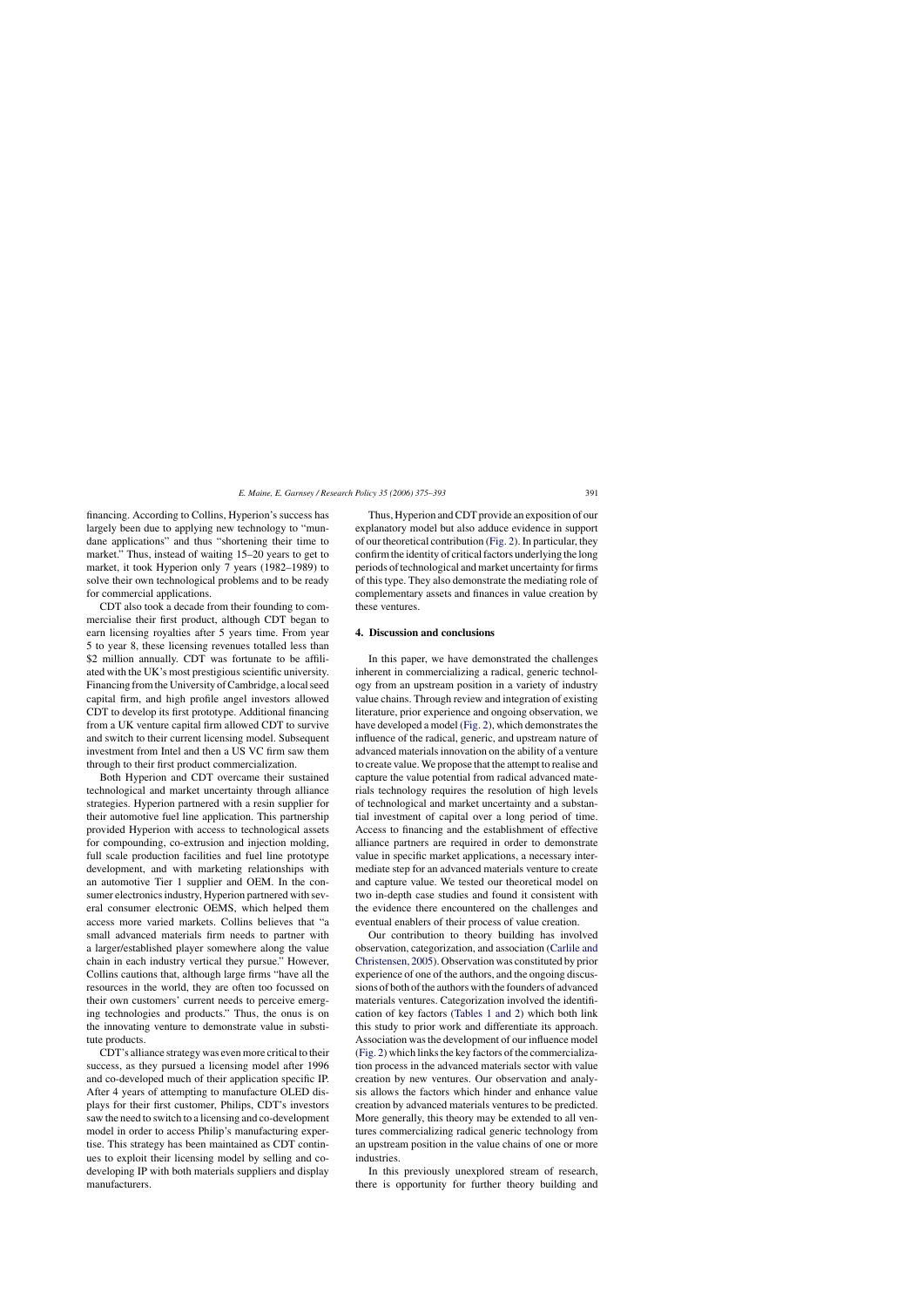<span id="page-17-0"></span>testing, and for more empirical work. Our categorizations of radical, generic, and upstream technology commercialization should be tested for external validity. The factors identified in our model could be operationalized, and their causality and impact on value creation tested further for internal validity through an empirical study of advanced materials ventures. Further research is required to translate this theory into actionable recommendations for managers and policy makers. As a preliminary, we provide some normative recommendations below.

From our analysis, we recommend advanced materials ventures manage uncertainties by balancing resource allocation between the pursuit of large opportunities and the pursuit of near-term revenue generation. Technology and market strategies which prioritize markets for substitute products where there is no substantial need for complementary innovations are most likely to generate near term revenue. However, in the longer term, such innovations are likely to be too specific and too low margin to be of interest to venture capitalists. It is those technologies with many applications in major markets, and with the potential to enable and capture returns from entirely new markets, $22$  that can attract venture capital and large corporate investment. Thus, we propose that advanced materials ventures are most likely to achieve success if they develop an IP claim on a longterm, emerging market application with major potential while focusing most of their time and resources on substitution applications. Prioritizing market applications in this way could be guided by viability analysis ([Maine](#page-18-0) [and Ashby, 2002\)](#page-18-0) and by assessing the complementary assets of interested potential alliance partners.

National science policy and granting programs also influence the ability of advanced materials ventures to create and capture value through availability of finance. Specifically, the technology-market matching process of an advanced materials venture and their subsequent market experimentation are greatly assisted by early stage financing from government grants. Near-market R&D support has been provided in the USA by their Small Business Innovation Research (SBIR) program but has not been available in sufficient quantities elsewhere, for example in the UK ([Garnsey and Moore, 1993\)](#page-18-0) and in Canada (Conference Board of Canada, 2004). Marketoriented government grants are particularly important to advanced materials ventures, given the scarcity of VC funds available to firms commercialising advanced materials. Such national policy solutions can be most beneficial by supporting the exploratory processes of advanced materials ventures, for instance, by subsidising marketing information for the entire sector, providing product regulatory testing at government laboratories and providing incentives for partnerships between large and small companies developing product prototypes for specific market applications.

# **Acknowledgements**

The authors gratefully acknowledge the financial support of the Social Sciences and Humanities Research Council of Canada through an Initiatives in the New Economy grant. We thank three anonymous reviewers at Research Policy for their constructive feedback, and Ian McCarthy, Tom Lawrence, Aidan Vining, Daniel Shapiro, Mark Wexler, Andy Hira, Jim Utterback, Mike Ashby, Mark Franklin and Elena Surcheva for their critiques and suggestions. Lastly, we thank Jim Utterback for his support during the primary interview stage of this research.

### **References**

- Abernathy, W., Clark, K., 1985. Innovation: mapping the winds of creative destruction. Research Policy 14 (1), 3–22.
- Abernathy, W., Utterback, J., 1978. Patterns of industrial innovation. Technology Review 80 (7), 40–47.
- Arora, A., Fosfuri, A., Gambardella, A., 2001. Markets for Technology: The Economics of Innovation and Corporate Strategy. MIT Press, Cambridge, MA, USA.
- Baba, Y., Yarime, M., Shichijo, N., Nagahara, Y., 2004. The role of university-industry collaboration in new materials innovation: Evolving networks of joint patent applications. International Schumpeter Society Conference Proceedings, Milan, Italy.
- Bresnahan, T., Trajtenberg, M., 1995. General purpose technologies: engines of growth? Journal of Econometrics 65 (1), 83–109.
- Carlile, P., Christensen, C., 2005. The Cycles of Theory Building in Management Research. HBS Working Papers No. 05- 057. Accessed at [http://www.hbs.edu/research/pdf/05-057.pdf](http://www.hbs.edu/research/pdf/05-057.pdfdf) on 10/03/2006.
- Christensen, C., 1997. The Innovator's Dilemma. Harvard Business School Press, Cambridge, MA, USA.
- Christensen, C., 1998. DuPont Kevlar Aramid Industrial Fiber, abridged. Harvard Business School Case 9-698-079.
- Conference Board of Canada, 2004. Performance and potential 2004-05: How can Canada prosper in tomorrow's world? [http://www.conferenceboard.ca/pandp.](http://www.conferenceboard.ca/pandp)
- Eager, T., 1998. The quiet revolution in materials manufacturing and production. Journal of Metals 50 (4), 19–21.
- Eisenhardt, K., Martin, J., 2000. Dynamic Capabilities: what are they? Strategic Management Journal 21 (10/11), 1105–1121.
- Foster, R., 1986. Innovation: The Attacker's Advantage. Summit Books, NY, USA.

<sup>22</sup> Examples of efforts in this categorization would include carbon nanotubes for next generation microprocessors and memory storage, PEM fuel cells for automotive applications, and LEPs for flexible TVs and signage.